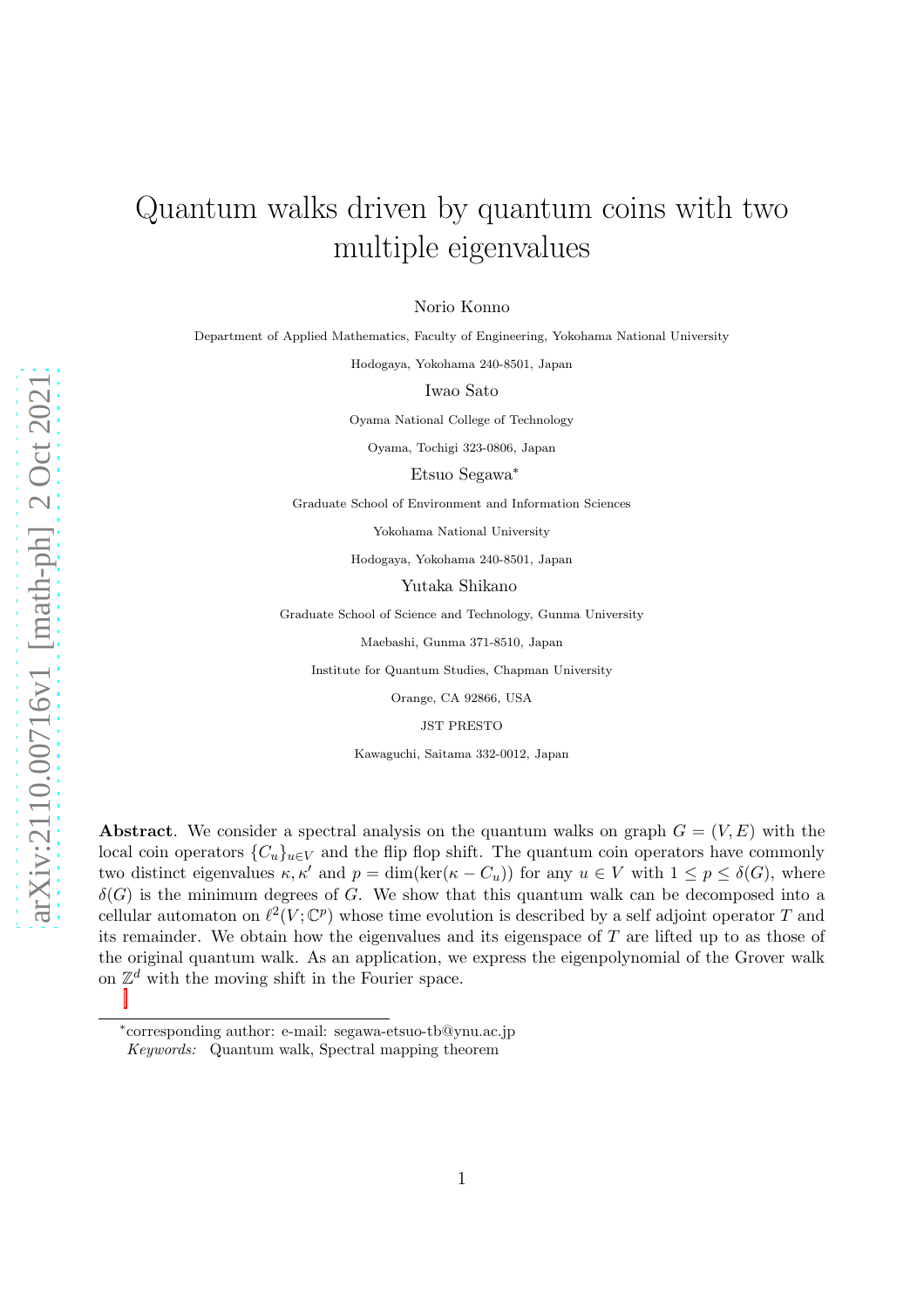### 1 Introduction

Spectral information of the Grover walk, Szegedy walk [\[1\]](#page-27-0), and staggered walk on connected graphs can be reduced to that of the underlying random walks and cyclic information of the graphs (see [\[2,](#page-27-1) [3\]](#page-27-2) and its reference therein). These types of quantum walks can be expressed by the graph zeta of the Hashimoto type and can be deformed to that of the Ihara type [\[4,](#page-27-3) [6\]](#page-27-4). Some graph structures are extracted considering the support of the time evolution operator from the zeta expression [\[7,](#page-27-5) [10,](#page-27-6) [17\]](#page-28-0).

We refer to the family of quantum walks whose spectral information can be reduced to that of an underlying cellular automaton, whose transition weights are given by complex numbers on a vertex set as Ihara's class. For underlying cellular automatons that are random walks, some interesting behaviours of such quantum walks in Ihara's class have been mathematically revealed. For example, the efficiency of the quantum walk in quantum search algorithms (see [\[11\]](#page-27-7) and its references) and periodicity [\[12,](#page-27-8) [14\]](#page-27-9), a type of perfect state transfer [\[15\]](#page-27-10) of the walk and a characterisation of the edge state using recurrence properties of a random walk [\[5\]](#page-27-11) have been investigated. However, Ihara's class is only one among a wide variety of classes of quantum walks. Indeed, the time evolution operator of a quantum walk on a graph is determined by the choice of the local quantum coin assigned at each vertex  $u$ which is a unitary matrix on the  $d(u)$ -dimensional space and the shift operator which is a permutation on the arcs satisfying  $t(a) = o(a)$ . Here,  $d(u)$  is the degree of vertex u and,  $t(a)$ and  $o(a)$  are the terminal and origin vertices of the arc a, respectively. The shift operator of the transposition on the arcs is called a flip-flop shift. Particularly, if the shift operator is a flip-flop, and we choose quantum coins such that

$$
Spec(C_u) \subset \{\kappa, \kappa'\}, \dim \ker(\kappa - C_u) = 1, \text{ for any } u \in V,
$$

where  $\kappa, \kappa' \in \mathbb{C}$  with  $|\kappa| = |\kappa'| = 1$  are independent of u, then the quantum walk is included in Ihara's class. Here,  $Spec(X)$  is the set of eigenvalues of a square matrix X. In contrast, the Grover walk with the *moving shift* on  $\mathbb{Z}^d$  which seems to be a natural setting, is not included in the Ihara class for  $d > 3$  because, as described in greater detail herein, the dimensionalities of ker( $\kappa - C_u$ ) and ker( $\kappa' - C_u$ ) are greater than 2 when  $d \geq 3$  after rewriting the time evolution to describe the shift operator as a flip-flop shift operator. Recently, interesting aspects of quantum walks not included in Ihara's class have been reported [\[9,](#page-27-12) [13\]](#page-27-13). In this paper, we construct a class such that not only the Grover walk and Szegedy walk but also quantum walks on  $\mathbb{Z}^d$  with both the flip-flop shift and moving shift types are included. We show how the properties obtained by previous studies [\[2,](#page-27-1) [3\]](#page-27-2) hold and how they are deformed in this class. This small extension provides a new motivation for investigating a Hermitian matrix on  $\ell^2(V; \mathbb{C}^p)$ , where p is a parameter of the extension model. Particularly, if  $p=1$ , then Ihara's class is reproduced. As an application, we obtain the eigenpolynomial of the Grover walk on  $\mathbb{Z}^d$  with the moving shift type.

This paper is organized as follows. In Section 2, we explain that all the coined quantum walk can be regarded as a quantum walk with a flip-flop shift by considering the local permutation operator to the local coin operators. In Section 3, we propose the quantum walk model considered. We provide some properties of the boundary operators as well as some examples of the discriminant operator  $T$  whose eigenvalues are raised to the unit circle in the complex plane with a one-to-two mapping rule. The discriminant operator is symmetric and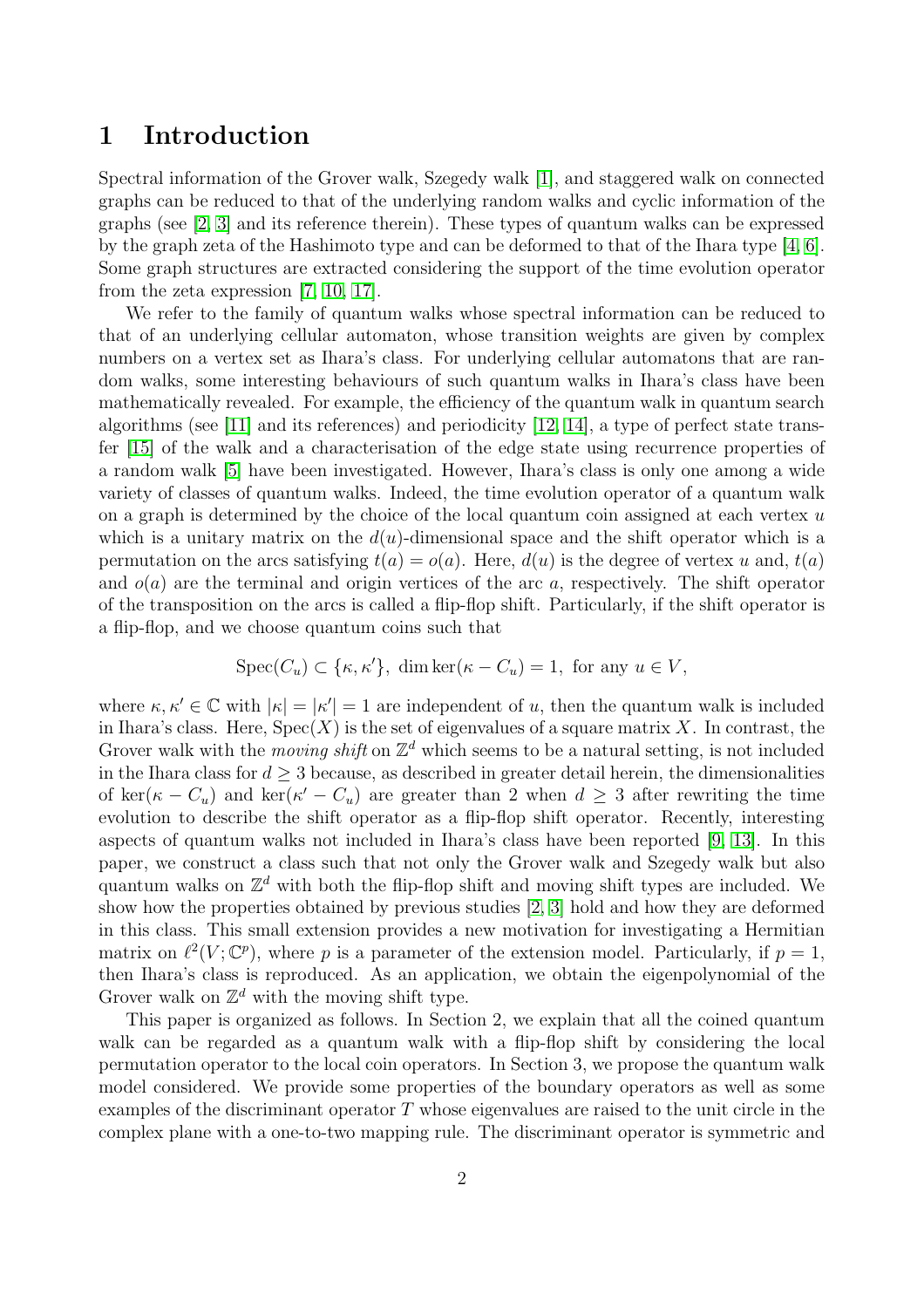represents a walk with a matrix-valued weight. In Section 4, we present an example of the Grover walk on  $\mathbb{Z}^d$  with a moving shift. We demonstrate that the eigenpolynomial of this quantum walk can be obtained exactly using our main theorem. In Section 5, we present the spectral information comprising our main results. First, we show an outline of how the eigenvalues are raised to the unit circle as the eigenvalues of the time evolution operator by using the zeta function method. Second, we refine this mapping theorem and show how the eigenspace of  $T$  is raised as the eigenspace of  $U$ . Finally, we provide a summary and discussion in the final Section.

### 2 Definition of several quantum walks on a graph

### 2.1 Notation of graphs

Graphs treated here are finite. Let  $G = (V(G), E(G))$  be a connected graph with the set  $V(G)$  of vertices and the set  $E(G)$  of unoriented edges uv joining two vertices u and v. Two vertices u and v of G are *adjacent* if there exits an edge e joining u and v in G. Furthermore, two vertices u and v of G are incident to e. The degree deg  $v = \deg_G v$  of a vertex v of G is the number of edges incident to v. For a natural number k, a graph G is called k-regular if  $\deg_G v = k$  for each vertex v of G.

For  $uv \in E(G)$ , an arc  $(u, v)$  is the oriented edge from u to v. Set  $A(G) = \{(u, v), (v, u) | uv \in$  $E(G)$ . For  $a = (u, v) \in A(G)$ , set  $u = o(a)$  and  $v = t(a)$ . Furthermore, let  $\bar{a} = a^{-1} = (v, u)$ be the *inverse* of  $a = (u, v)$ . A path  $P = (v_1, v_2, \ldots, v_{n+1})$  of length n in G is a sequence of  $(n + 1)$  vertices such that  $v_i v_{i+1} \in E(G)$  for  $i = 1, ..., n$ . Then P is called a  $(v_1, v_{n+1})$ -path. If  $e_i = v_i v_{i+1} (1 \leq i \leq n)$ , then we write  $P = (e_1, \ldots e_n)$ .

### 2.2 Quantum walk on a graph

For a discrete set  $\Omega$ , the vector space whose standard basis is labelled by each element of  $\Omega$ is denoted by  $\mathbb{C}^{\Omega}$ . The standard basis of  $\mathbb{C}^{\Omega}$  are described by

$$
\delta_\omega^{(\Omega)}(\omega') = \begin{cases} 1 & : \omega = \omega' \\ 0 & : \text{otherwise,} \end{cases}
$$

for any  $\omega \in \Omega$ . Let us set a permutation  $\pi : A(G) \to A(G)$  on the symmetric arc set  $A := A(G)$ , satisfying  $o(\pi(a)) = t(a)$  for any  $a \in A(G)$ . If the permutation  $\pi$  fulfils  $\pi(a) = a^{-1}$ , for any  $a \in A$ , then we call  $\pi_0 := \pi$  a flip-flop permutation. We set  $\mathcal{A} := \mathbb{C}^A$ . Let  $S_{\pi}: A \rightarrow A$  represent the permutation  $\pi$  by

$$
S_{\pi}\delta_a^{(A)} = \delta_{\pi(a)}
$$

for any  $a \in A$ . We call  $S_{\pi}$  a shift operator of  $\pi$ . Particularly, if  $\pi$  is the flip flop permutation, we call  $S_0 := S_{\pi_0}$  a flip-flop shift operator.

For a vertex  $u \in V$ , the subset  $A_u \subset A(G)$ , in which all terminal vertices are commonly  $u \in V$ , is denoted by

$$
A_u = \{a \in A \mid t(a) = u\}.
$$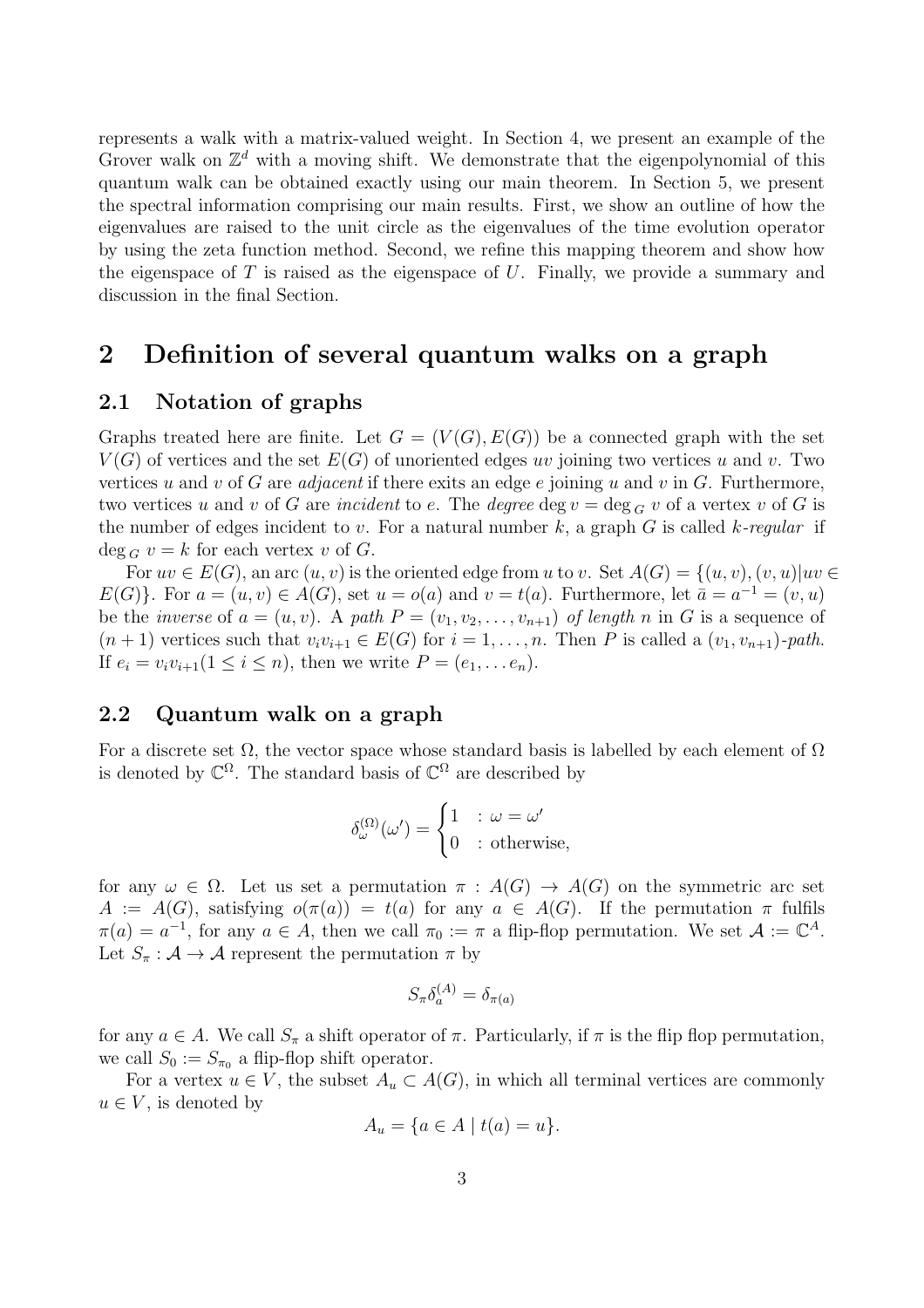We set a unitary operator on  $\mathbb{C}^{A_u}$  by  $C_u$ , which is represented by a  $d(u) \times d(u)$  unitary matrix. To extend the domain of  $C_u$  to the entire space  $\mathcal{A}$ , let us introduce  $\chi_u : \mathbb{C}^A \to \mathbb{C}^{A_u}$ as

$$
(\chi_u \psi)(a) = \psi(a)
$$

for any  $a \in A_u$ . Note that the adjoint of  $\chi_u$  is expressed as

$$
(\chi_u^* \psi)(a) = \begin{cases} \psi(a) & : a \in A_u \\ 0 & : \text{otherwise.} \end{cases}
$$

Because  $A(G)$  can be described by the disjoint union  $\sqcup_{u\in V} A_u$ , the entire space  $\mathbb{C}^A$  can be decomposed into  $\mathcal{A} = \bigoplus_{u \in V} (\chi_u^* \mathbb{C}^{A_u} \chi_u)$ . Under this decomposition, the coin operator C on  $A(G)$  is defined by

$$
C = \bigoplus_{u \in V} (\chi_u^* C_u \chi_u).
$$

**Definition 1.** The time evolution operator of the quantum walk on  $G = (V, E)$  with the permutation  $\pi$  on A(G) and the sequence of local coin operators  $(C_u)_{u\in V}$  is defined by  $U =$  $U(\pi,(C_u)_{u\in V})=S_{\pi}C.$ 

The time iteration of the quantum walk on G is described by  $\psi_{n+1} = U\psi_n$  with some initial state  $\psi_0 \in \mathcal{A}$ . Note that by the definition of U, if  $t(b) \neq o(a)$ , then

$$
\langle \delta_a^{(A)}, U \delta_b^{(A)} \rangle = 0
$$

holds, and  $\chi_u \chi_u^* = I_{A_u}$ . Note that there are many possibilities for the choice of such a  $\pi$ ; indeed, we have  $\prod_{u \in V} d(u)$ ! choices. However, any time evolution operator  $U_{\pi} = S_{\pi}C$  can be rewritten by a time evolution operator with a flip-flop shift as follows.

**Proposition 2.1.** For any permutation  $\pi$  on  $A = A(G)$  satisfying  $t(a) = o(\pi(a))$  and the coin operator  $C = \bigoplus_{u \in V} C_u$ , we have

$$
U(\pi, (C_u)_{u \in V}) = U(\pi_0, (C'_u)_{u \in V}).
$$

Here  $C'_u = Q_u(\pi)C_u$  with  $Q_u(\pi)\delta_a^{(A_u)} = \delta_{(\pi(a))^{-1}}^{(A_u)}$ .

*Proof.* Because  $S_0^2 = I$ , we have

$$
U_{\pi} = S_{\pi}C = S_0(S_0S_{\pi}C).
$$

The composition of the permutations  $\pi_0 \circ \pi$  is

$$
a \stackrel{\pi}{\mapsto} \pi(a) \stackrel{\pi_0}{\mapsto} (\pi(a))^{-1}.
$$

Because the permutation  $\pi$  satisfies with  $t(a) = o(\pi(a))$ , we have  $t(a) = t(\pi(a))^{-1}$ . This means that the composition  $\pi_0 \circ \pi_m$  is a local permutation on the same terminal vertex. This implies that  $S_0 S_\pi$  may be decomposed into  $\bigoplus_{u \in V} (\chi_u^* Q_u(\pi) \chi_u)$ . Here  $Q_u(\pi) \delta_a^{(A_u)} = \delta_{(\pi(a))^{-1}}^{(A_u)}$ . Therefore we can regard  $S_0 S_{\pi} C = \bigoplus_{u \in V} \chi_u^* (Q_u(\pi) C_u) \chi_u$  as the coin operator.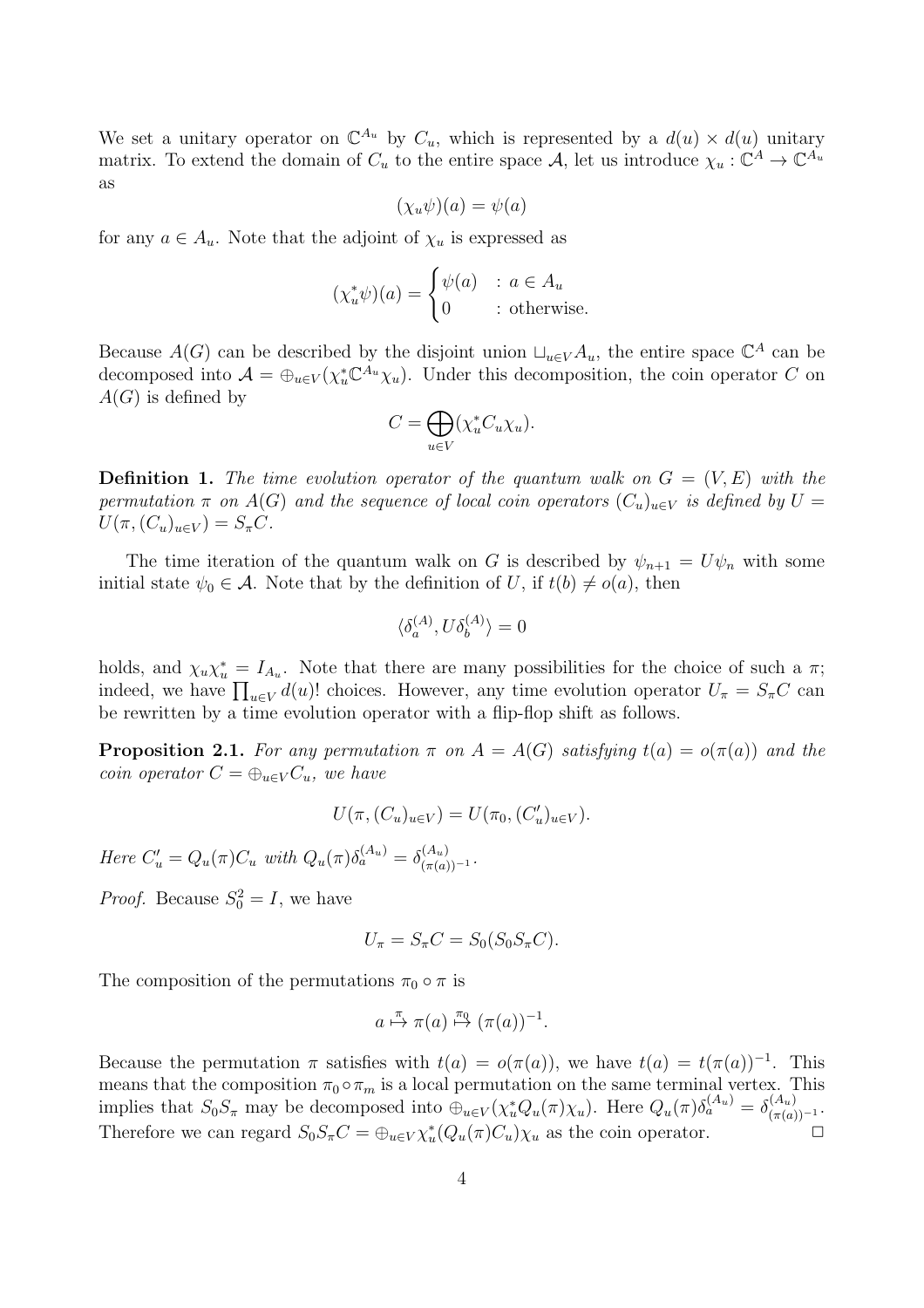The Grover walk is a special case of a quantum walk performed by choosing the flipflop shift operator and the Grover matrix  $C_u = (2/d(u))J_u - I_u$  as the coin operators. Here,  $J_u$  and  $I_u$  are the all-ones matrix and the identity matrix on  $\mathbb{C}^{A_u}$ . More precisely,  $\mathbf{U} = \mathbf{U}(G) = (U_{ef})_{e,f \in D(G)}$ , of G is defined by

$$
U_{ef} = \begin{cases} 2/d_{t(f)}(=2/d_{o(e)}) & \text{if } t(f) = o(e) \text{ and } f \neq e^{-1}, \\ 2/d_{t(f)} - 1 & \text{if } f = e^{-1}, \\ 0 & \text{otherwise.} \end{cases}
$$

### <span id="page-4-0"></span>3 The quantum walk treated in this paper

### 3.1 Motivation

In the above section, we see that for any time evolution operator of quantum walks, applying appropriate permutation to the row vectors of each local coin operator, we can reproduce the original time evolution by the flip flop shift time evolution. The spectrum mapping theorem of quantum walk is quite useful to see the spectral information of a special class of quantum walks. The spectrum of such a quantum walk is generated by the fundamental cycles of the graph, and inherited by the spectrum of a self adjoint operator T on  $\mathbb{C}^V$ , which is, under some condition, isomorphic to transition matrix of a reversible random walk on the graph. The quantum walks, which can be applied the traditional spectrum mapping theorem, have commonly the following property:

1.  $Spec(C_u) \subseteq \{1, -1\}$ ;

$$
2. \dim \ker(1 - C_u) = 1.
$$

In this paper, we extend this condition by

1. 
$$
\text{Spec}(C_u) \subseteq \{\kappa, \kappa'\};
$$

2. dim ker $(\kappa - C_u) = p$ .

Here  $\kappa \neq \kappa'$  to avoid a trivial walk.

To explain the motivation of our extended setting, let us consider the Grover walk with the moving shift on  $\mathbb{Z}^d$ . The time evolution operator is  $U_m = S_m C$ , where  $C = \bigoplus_{u \in V} \text{Gr}(2d)$ , where  $Gr(2d)$  is the 2d-dimensional Grover matrix. To explain the shift operator  $S_m$ , let us prepare the notation. Let  $e_j \in \mathbb{Z}^d$  be the standard basis of  $\mathbb{R}^d$   $(j = 1, \ldots, d)$ . The arc whose terminal vertex is  $x \in \mathbb{Z}^d$  and the origin is  $x \mp e_j$  is denoted by  $(x; \pm j)$ . The permutation of the moving shift  $S_m$  is defined by

$$
\pi_m(x; \pm j) = (x \pm e_j; \pm j).
$$

We set the moving shift operator by  $S_m := S_{\pi_m}$ . On the other hand, the permutation of the flip flop shift  $S_0$  is defined by

$$
\pi_0(x;\pm j) = (x \mp e_j; \mp j).
$$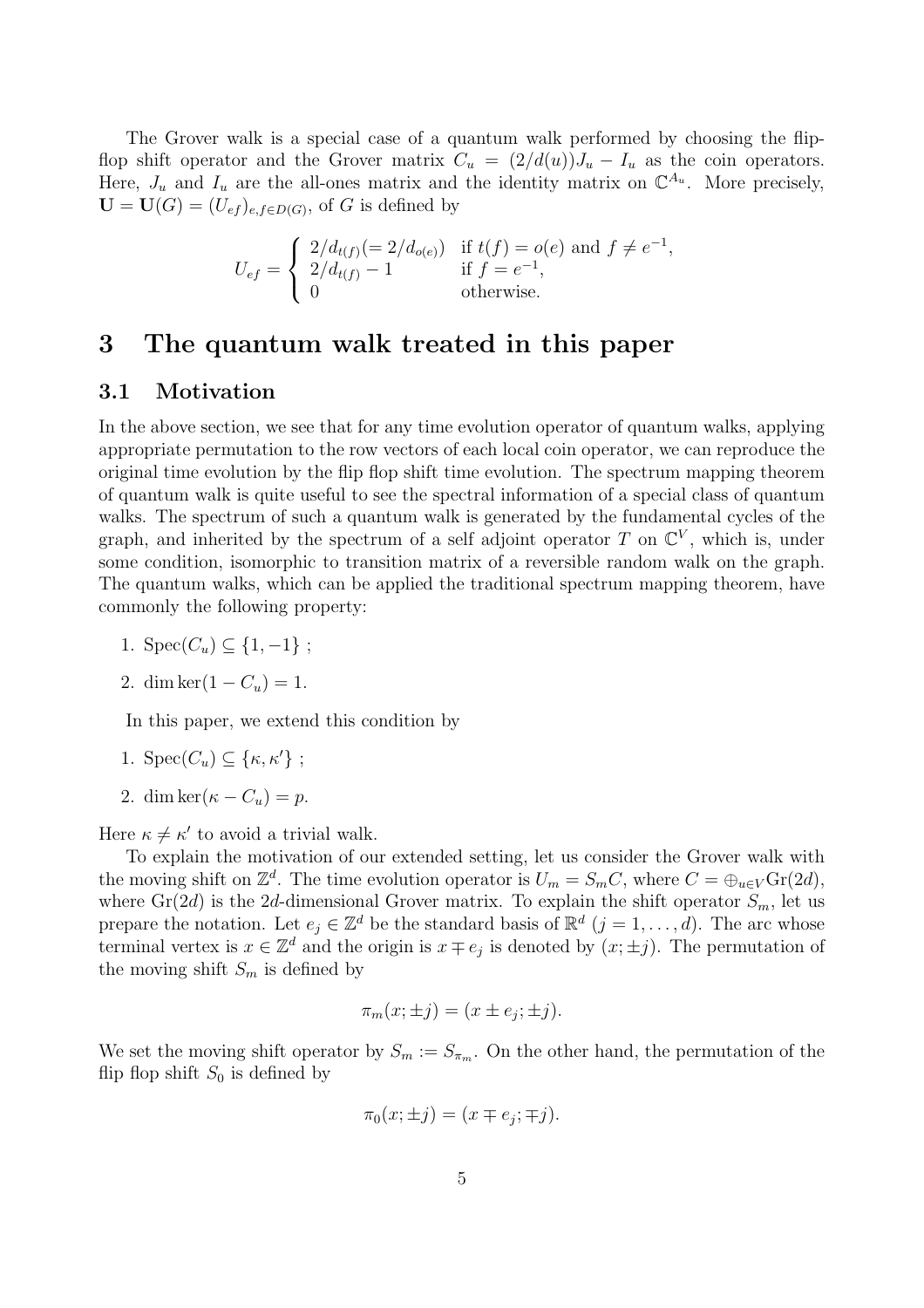We set the flip flop shift operator by  $S_0 := S_{\pi_0}$ . The composition  $\pi_0 \circ \pi_m$  is

$$
(x; \pm j) \stackrel{\pi_m}{\mapsto} (x \pm e_j; \pm j) \stackrel{\pi_0}{\mapsto} (x; \mp j).
$$

Let the permutation matrix  $\sigma := P_x$  to the coin operator be the transposition  $(x; j) \leftrightarrow (x; -j)$  $j = 1, \ldots, d$ . Thus putting  $C' = \bigoplus_{u \in V} (\sigma \cdot \text{Gr}(2d))$ , we have

$$
U_m = S_0 C'.
$$

Let us compute the spectrum of  $C'_d := \sigma \cdot Gr(2d)$ . It is easy to see that  $C'_d u_d = u_d$ , where  $u_d$  is the uniform vector in  $\mathbb{C}^{2d}$ . Let the computational basis of  $C_x = C'_d$  are labeled by  $(x; 1), (x; -1), \ldots, (x; d), (x; -d)$  by this order. If  $\mathbf{v} = \bigoplus_{j=1}^{d} \mathbf{v}_j \in \mathbb{C}^{2d}$  with some 2-dimensional vectors  $\mathbf{v}_j$   $(j = 1, ..., d)$  is orthogonal to  $\mathbf{u}_d$ , then we have  $C'_d\mathbf{v} = -\sigma \mathbf{v}$ . Since  $\sigma$  is the transposition, this permutation matrix can be decomposed into  $\sigma = \bigoplus_{j=1}^{d} \sigma_j$ , where  $\sigma_1$  is the Pauli matrix. If  $\sigma_1 \mathbf{v}_j = \mathbf{v}_j$  for any  $j = 1, \ldots, d$ , then we have  $C'_d \mathbf{v} = -\mathbf{v}$ . We can construct such eigenbasis so that they are orthogonal to  $u_d$  by

$$
\left\{ [1, \omega, \ldots, \omega^{d-1}]^\top \otimes \begin{bmatrix} 1 \\ 1 \end{bmatrix} : \omega^d = 1, \ \omega \neq 1 \right\}.
$$

The dimension is  $d-1$ . On the other hand, if  $v_j = -\sigma v_j$  for any  $j = 1, \ldots, d$ , we have  $C_d' \boldsymbol{v} = \boldsymbol{v}$ . We can construct such eigenbasis by

$$
\left\{ e_j \otimes \begin{bmatrix} 1 \\ -1 \end{bmatrix} : j = 1, \ldots, d \right\},\
$$

where  $e_j \in \mathbb{C}^d$   $(j = 1, ..., d)$  are the standard basis of  $\mathbb{C}^d$ . The dimension is d. We summarize the above statement about the spectrum of  $C_d$  in the following.

<span id="page-5-0"></span>**Lemma 3.1.** Let  $C'_d = \sigma \cdot \text{Gr}(2d)$ . Then we have

- 1.  $Spec(C'_d) = \{1, -1\},\$
- 2. dim(ker(1  $C'_d$ )) = d + 1, dim(ker(1 +  $C'_d$ )) = d 1.

When  $d = 1$ , the walk becomes trivially zigzag walking, because  $C'_d$  is the identity matrix. When  $d = 2$ , we see the condition  $\dim(\kappa - C_u) = 1$  is satisfied by putting  $\kappa = -1$  and  $\kappa' = +1$ , the traditional spectral mapping theorem can be applied just multiplying  $(-1)$  to the entire time evolution operator U. On the other hand, when  $d \geq 3$ , the condition for the traditional spectral mapping is broken. Konno and Takahashi [\[9\]](#page-27-12) show that the eigenspace which causes the localization of the Grover walk with the moving shift on  $\mathbb{Z}^d$  is generated by the unit of each d-dimensional hypercube, while the one with the flip flop shift is generated by every quadrangle cycle. Then the number of arcs which constructs the unit of generator of the birth eigenvector is greater than the one with the flip flop shift. Indeed, the number of arcs for the moving shift is  $d \times 2^d$  while the one for the flip flop shift is 4d. In such a natural setting of the moving shift, obtaining the spectral information is still open from the view point of the spectral mapping theorem, then in this paper, we extended condition imposing to the coin operator and consider the eigenpolynomial of the time evolution operator.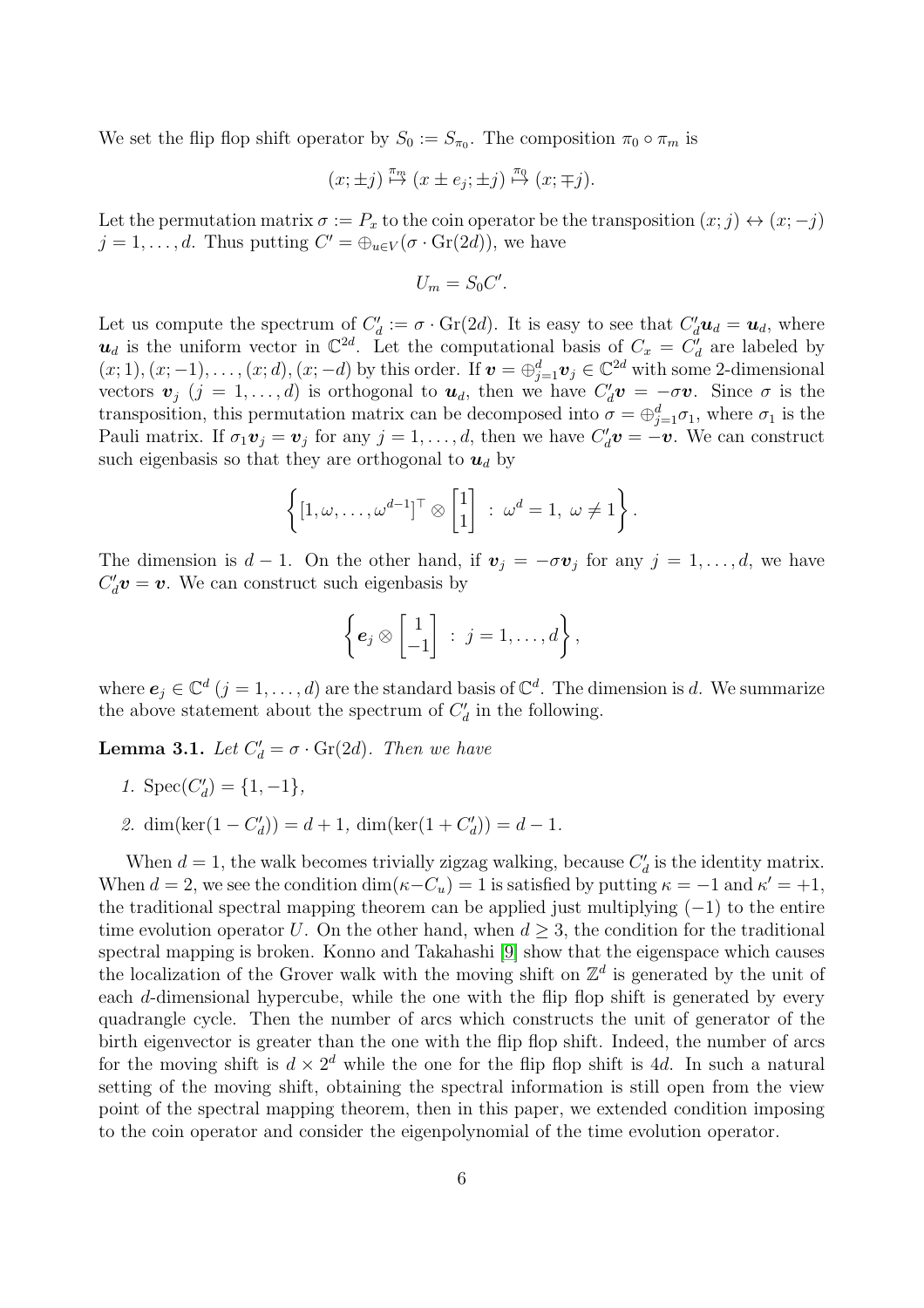### 3.2 Our setting

Let  $\delta(G)$  be the minimum degree of G. In this paper, fixing a natural number  $1 \leq p \leq \delta(G)$ and distinct unit complex numbers  $\kappa$  and  $\kappa'$ , we relax the condition imposing to the coin operator by

- 1.  $Spec(C_u) \subseteq {\kappa, \kappa'}$  for any  $u \in V$ ;
- 2. dim ker $(\kappa C_u) = p$ ,

and consider the following flip flop shift operator; that is,  $(S\psi)(a) = \psi(\bar{a})$ . The time evolution operator is  $U = SC$ .

We set  $\{\alpha_u^{(j)}\}_{j=1}^p$  as a completely orthogonal normalized system (CONS) of ker( $\kappa - C_u$ ). Let  $w(\cdot) : A \to \check{\mathbb{C}}^p$  be defined by

$$
w(a) = \begin{bmatrix} \alpha_{t(a)}^{(1)}(a)^* \\ \vdots \\ \alpha_{t(a)}^{(p)}(a)^* \end{bmatrix}.
$$

Using this, we set a matrix valued weight associated with the motion of a walker moving along arcs by  $W: A \to M_p(\mathbb{C})$  so that  $W(a) := w(a)w(\bar{a})^*$ , that is,

$$
(W(a))_{i,j} = \overline{\alpha_{t(a)}^{(i)}(a)} \ \alpha_{o(a)}^{(j)}(\bar{a}), \ \ (i,j \in \{1,\ldots,p\}).
$$

Let  $\mathcal{V}_p := \mathbb{C}^V \otimes \mathbb{C}^p$ . For any  $\vec{f}, \vec{g} \in \mathcal{V}_p$ , the inner product is  $\langle \vec{g}, \vec{f} \rangle_{\mathcal{V}_p} = \sum_{u \in V} \langle \vec{g}(u), \vec{f(u)} \rangle_{\mathbb{C}^p}$ .

**Definition 2.** The operator T on  $\mathcal{V}_p$  is defined by

$$
(T)_{u,v} := (\delta_u^{(V)} \otimes I_p)^* T (\delta_v^{(V)} \otimes I_p) = \sum_{o(a) = u, t(a) = v} W(a)
$$

for any  $u, v \in V$ . We call T the discriminant operator.

Note that the summation shows an existence of the multi-edges between  $u$  and  $v^*$ . The  $u, v$  element of T describes the p-dimensional matrix valued weight associated with the motion of a walker from  $v$  to  $u$ . Therefore

$$
(T^n)_{u,v} = \sum_{\substack{(a_1,\ldots,a_n) \in A^n \text{ such that} \\ v = o(a_1), \ t(a_1) = o(a_2), \ldots, t(a_{n-1}) = o(a_n), \ t(a_n) = u}} W(a_n) \ldots W(a_1)
$$

for any  $n \geq 1$ . Note that the  $(u, v)$  element of T is a p-dimensional matrix. Especially, when  $p = 1$ , the discriminant operator is reduced to  $W(a) = \overline{\alpha_{t(a)}(a)} \alpha_{o(a)}(\overline{a}) \in \mathbb{C}$ . Let us put  $\eta \in \mathbb{C}^A$  by  $\eta(a) := \alpha_{t(a)}(a)$  for  $p = 1$  case. If there exists  $\pi \in \mathbb{C}^V$  such

<span id="page-6-0"></span><sup>∗</sup>This will be useful to consider the quotient graph on the crystal lattice in the Fourier space, just changing the shift operator  $S^{(\theta)}\delta_a = e^{i\theta(a)}\delta_{\bar{a}}$  by a one-form function  $\theta(\bar{a}) = -\theta(a)$ .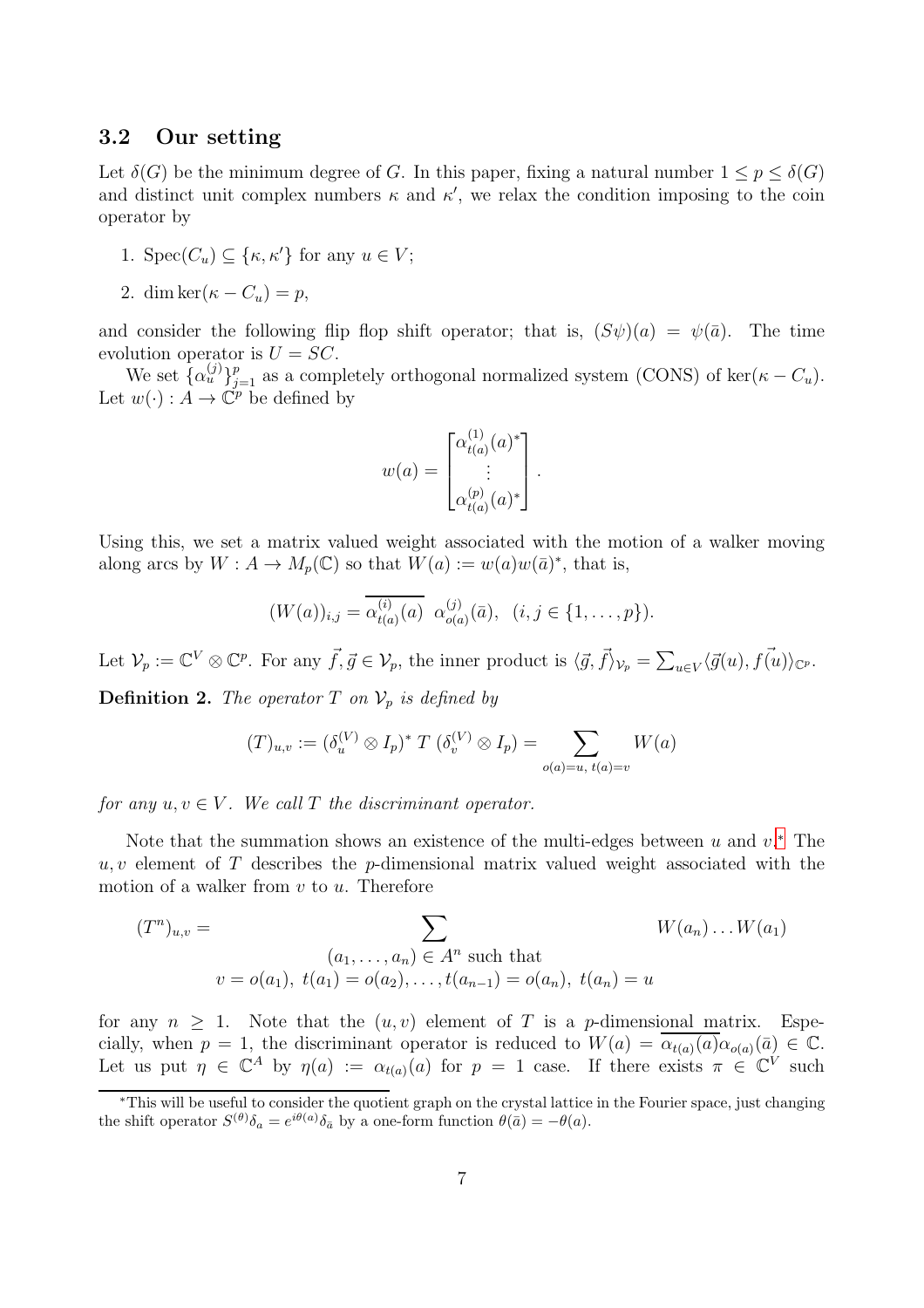that  $\eta(a)\pi(t(a)) = \eta(\bar{a})\pi(o(a))$ , then  $T = DPD^{-1}$  with  $(Df)(u) = \pi(u)f(u)$  and  $P =$  $[P_{u,v}]_{u,v\in V} = \sum_{t(a)=u,o(a)=v} |\eta(a)|^2$  which is a reversible probability transition matrix. Let  $\tilde{\alpha}_u^{(j)}$  be the extension of  $\alpha_u^{(j)} \in \mathbb{C}^{A_u}$  to  $\mathbb{C}^A$  such that

$$
\tilde{\alpha}_u^{(j)}(a) = \begin{cases} \alpha_u^{(j)}(a) & : t(a) = u \\ 0 & : \text{otherwise.} \end{cases}
$$

Let  $\tilde{w}(a)$  be the extension of  $w(a) \in \mathbb{C}^p$  to  $\mathcal{V}_p$  such that

$$
(\tilde{w}(a))(u) = \begin{cases} w(a) & \text{: } t(a) = u, \\ 0 & \text{: otherwise.} \end{cases}
$$

When the sets of vertices and arcs  $V = \{u_1, \ldots, u_n\}$  and  $A = \{a_1, \ldots, a_m\}$ , the boundary operator  $K: \mathcal{V}_p \to \mathcal{A}$  is represented by the following matrix form:

$$
K := [\tilde{\alpha}_{u_1}^{(1)} \cdots \tilde{\alpha}_{u_1}^{(p)} \cdots \tilde{\alpha}_{u_n}^{(1)} \cdots \tilde{\alpha}_{u_n}^{(p)}] = \begin{bmatrix} \tilde{w}(a_1)^* \\ \vdots \\ \tilde{w}(a_m)^* \end{bmatrix}
$$

which is a  $|A| \times p|V|$  matrix. An equivalent expression of K is

$$
(Kf)(a) = \langle w(a), f(t(a)) \rangle_{\mathbb{C}^p},
$$

for any  $f \in V_p$  and  $a \in A$ . The adjoint operator of K is expressed by

$$
(K^*\psi)(u) = \sum_{t(a)=u} \psi(a)w(a)
$$

for any  $\psi \in \mathcal{A}$  and  $u \in V$ . Then we have the important properties of K.

<span id="page-7-0"></span>**Lemma 3.2.** Let  $K$ ,  $S$ ,  $T$ ,  $C$  be defined as the above. We have

$$
I_{\mathcal{V}_p} = K^* K \tag{1}
$$

$$
T = K^* SK \tag{2}
$$

$$
C = (\kappa - \kappa')KK^* + \kappa'I_p \tag{3}
$$

Proof. For the part (1), we have

$$
(K^*K)_{u,v} = \begin{bmatrix} \tilde{\alpha}_u^{(1)} \\ \vdots \\ \tilde{\alpha}_u^{(p)} \end{bmatrix} \begin{bmatrix} \tilde{\alpha}_v^{(1)} & \cdots & \tilde{\alpha}_v^{(p)} \end{bmatrix} = \delta_{u,v} I_p.
$$

For the part (2), note that

$$
K(\delta_u^{(V)} \otimes I_p) = [(\tilde{w}(a_1))(u), \ldots, (\tilde{w}(a_m))(u)]^\top = \sum_{t(b)=u} \delta_b^{(A)} \otimes w(b)^*,
$$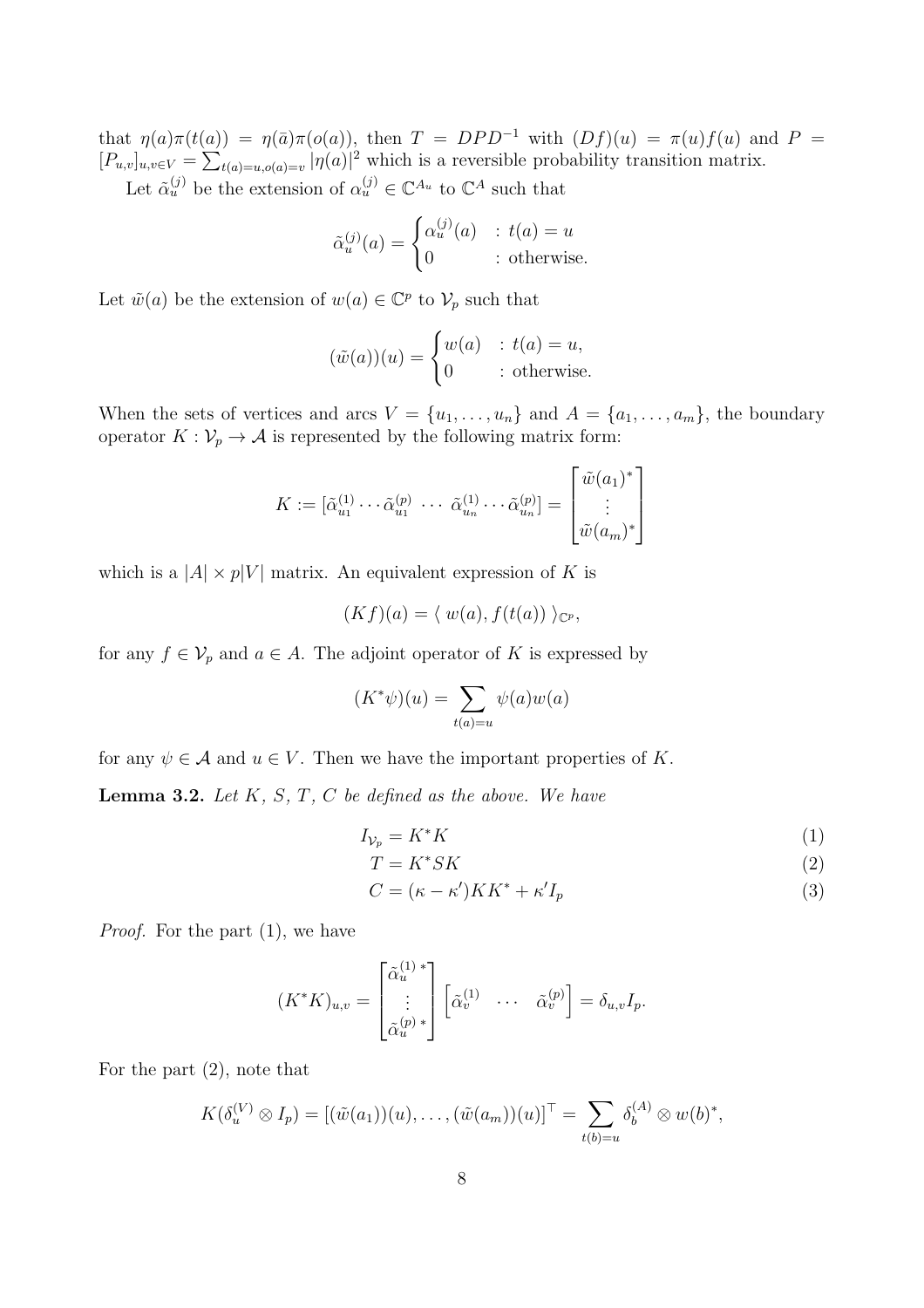while

$$
(\delta_v^{(V)} \otimes I_p)^* K^* = \sum_{t(a)=v} \delta_a^{(A)^*} \otimes w(a),
$$

and  $(S)_{a,b} = \langle \delta_a^{(A)}, S \delta_b^{(A)} \rangle = \delta_{b,\bar{a}}$ . Then we have

$$
(K^*SK)_{u,v} = \sum_{t(a)=u, t(b)=v} (\delta_a^{(A)^*} \otimes w(a))(S \otimes 1)(\delta_b^{(A)} \otimes w(b)^*)
$$
  
= 
$$
\sum_{t(a)=u, t(b)=v} (S)_{a,b} w(a)w(b)^*
$$
  
= 
$$
\sum_{t(a)=u, o(a)=v} w(a)w(\bar{a})^*
$$
  
= 
$$
\sum_{t(a)=u, o(a)=v} W(a).
$$

For the proof of (3), since  $Spec(C_u) = {\kappa, \kappa'}$ , it can be written by

$$
C_u = (\kappa - \kappa') \sum_{j=1}^p \alpha_u^{(j)} {\alpha_u^{(j)}}^* + \kappa' I.
$$

Because the coin operator  $C$  is

$$
C=\oplus_{u\in V}C_u,
$$

we only need to show that  $KK^*$  coincides with the projection operator

$$
\sum_{u \in V} \sum_{j=1}^p \tilde{\alpha}_u^{(j)} \tilde{\alpha}_u^{(j)} \ast.
$$

But this is immediately obtained by the definition of  $K$ .

# <span id="page-8-0"></span>4 Examples: expression of  $T$  for the Grover walk with moving shift type on  $\mathbb{Z}^d$   $(d \geq 3)$

In this section, we give a matrix expression of the discriminant operator  $T$ . As we will see later in the next Section [5.2,](#page-19-0) the eigenvalues of  $T$  gives the main part of the those of  $U$  by the mapping given by Corollary [5.5,](#page-22-0) see also Fig. [1.](#page-26-0) Then first we demonstrate an application of our main theorem Theorem [5.4](#page-20-0) to the Grover walk with moving shift type on  $\mathbb{Z}^d$ . In particular, we show the eigenpolynomial of the time evolution operator in the Fourier space.

Let the set of arcs of  $\mathbb{Z}^d$  be

$$
A = \{(\boldsymbol{x}, \epsilon j) \mid \boldsymbol{x} \in \mathbb{Z}^d, \epsilon \in \{\pm 1\}, \ j = 1, \ldots, d\}.
$$

The arc  $(x, \epsilon j)$  represents the arc whose terminal vertex is x and the origin vertex is  $x - \epsilon e_j$ . Here  $e_j$  is the standard basis of  $\mathbb{R}^d$ . The quantum coin assigned at each vertex is an operator on  $\mathbb{C}^{2d}$  whose computational basis are labeled by  $\{1,\ldots,2d\}$ . So we need to determine a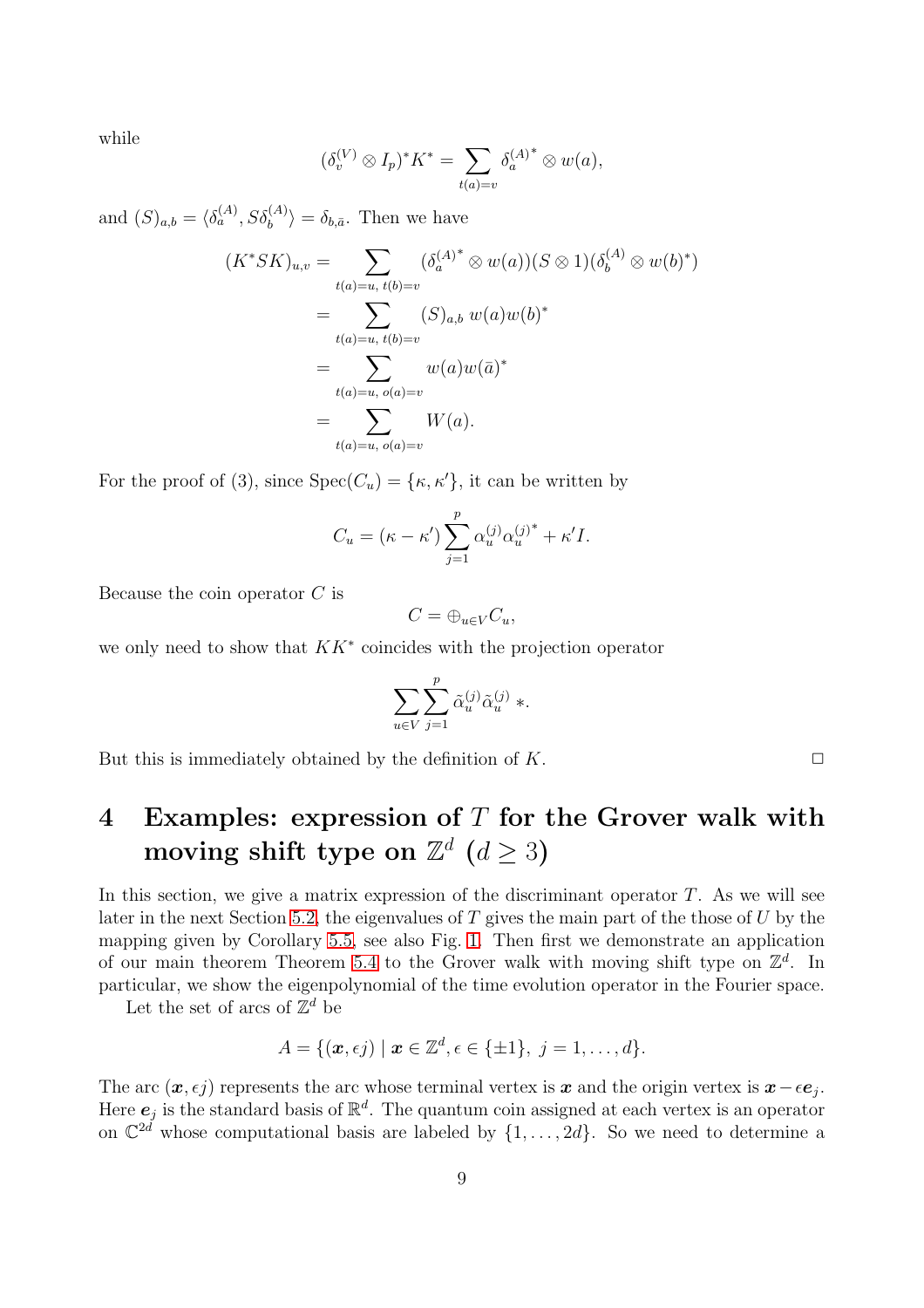labeling  $\zeta_u : \{a \in A \mid t(a) = \mathbf{x}\} \to \{1, \ldots, 2d\}$  at each vertex which are bijection map. Such a labeling way can be considered innumerably, but in this paper we fix the map by

$$
\zeta(\boldsymbol{x}, \epsilon j) := \zeta_u(\boldsymbol{x}, \epsilon j) = 2j - \frac{1}{2}(1 + \epsilon)
$$

for any  $u \in \mathbb{Z}^d$  which seems to be "natural". It is possible to see both (i)  $(\kappa, \kappa') = (-1, 1)$ and (ii)  $(\kappa, \kappa') = (1, -1)$ . As we have discussed in Section [3.1,](#page-4-0) we start the consideration on the moving shift type Grover walk from  $U = SC'$ , where S is the flip flop shift and  $C' = \bigoplus_{x \in \mathbb{Z}^d} \sigma \text{Gr}(2d).$ 

### 4.1 Fourier transform

The arc set of  $\mathbb{Z}^d$  is isomorphic to  $\mathbb{Z}^d \times \{\epsilon j \mid \epsilon \in \{\pm 1\}, j = 1, \ldots, d\}$ . Putting  $A_o := \{\epsilon j \mid \epsilon \in \mathbb{Z}^d\}$  $\{\pm 1\}, j = 1, \ldots, d\}$  and  $\mathbb{T} = [0, 2\pi)$ , we define the Fourier transform  $\mathcal{F} : \ell^2(\mathbb{Z}^d \times A_o) \to \ell^2(\mathbb{Z}^d \times A_o)$  $L^2(\mathbb{T}^d \times A_o)$  by

$$
(\mathcal{F}\psi)(\boldsymbol{k},\epsilon j)=\sum_{\boldsymbol{x}\in\mathbb{Z}^d}\psi(\boldsymbol{x},\epsilon j)e^{i\langle\boldsymbol{x},\boldsymbol{k}\rangle}
$$

for any  $\psi \in \ell^2(\mathbb{Z}^d \times A_o)$  and  $(\mathbf{k}, \epsilon j) \in \mathbb{T}^d \times A_o$ . Note that  $\ell^2(\mathbb{Z}^d \times A_o)$  is the Hilbert space of the Grover walk on  $\mathbb{Z}^d$  and the space  $L^2(\mathbb{T}^d \times A_o)$  is its Fourier space. The inverse Fourier transform is described by

$$
(\mathcal{F}^{-1}\hat{f})(\boldsymbol{x},\epsilon j)=\int_{\boldsymbol{k}\in\mathbb{T}^d}\hat{f}(\boldsymbol{k},a)e^{-i\langle \boldsymbol{k},\boldsymbol{x}\rangle}\frac{d\boldsymbol{k}}{(2\pi)^d}
$$

for any  $\hat{f} \in L^2(\mathbb{T}^d \times A_o)$  and  $(\mathbf{k}, \epsilon j) \in \mathbb{T}^d \times A_o$ . Then we obtain that

$$
(\mathcal{FSF}^{-1}\hat{f})(\boldsymbol{k},\epsilon j)=e^{i\epsilon k_j}\hat{f}(\boldsymbol{k},-\epsilon j)\text{ and }(\mathcal{FCF}^{-1}\hat{f})(\boldsymbol{k},\epsilon j)=\sum_{\ell=1}^{2d}(C_d')_{2j-(1+\epsilon)/2,\ell}\hat{f}(\boldsymbol{k},\ell).
$$

The time evolution operator in the Fourier space is denoted by  $\mathcal{F} U \mathcal{F}^{-1}$ . Putting  $\hat{S}(\mathbf{k})$  as a unitary operator on  $\mathbb{C}^{A_o}$  by  $(\hat{S}(\mathbf{k})g)(\epsilon j) = e^{i\epsilon k_j}g(-\epsilon j)$  and

$$
\hat{f}(\mathbf{k}) := [\hat{f}(\mathbf{k}, +1), \hat{f}(\mathbf{k}, -1), \dots, \hat{f}(\mathbf{k}, +d), \hat{f}(\mathbf{k}, -d)]^{\top} \in \mathbb{C}^{A_o},
$$

we obtain

$$
[\mathcal{F}U\mathcal{F}^{-1}\hat{f}](\mathbf{k},\epsilon j) = [\hat{S}(\mathbf{k})C_d'\hat{f}(\mathbf{k})](2j - (1+\epsilon)/2).
$$

We put  $\hat{U}(\mathbf{k}) := \hat{S}(\mathbf{k}) C'_d$ . This is the time evolution operator of the twisted quantum walk on the d-bouquet graph with the one-form  $\theta(\epsilon j) = e^{i\epsilon k_j}$ ,  $(\epsilon j \in A_o)$ . Since there is only one vertex *o* in the *d*-bouquet graph, we have  $V_p = \mathbb{C}^{\{o\}} \times \mathbb{C}^p \cong \mathbb{C}^p$  for this twisted quantum walk. See Subsection [5.3.](#page-25-0) Let CONS of ker $(-1 - C'_d)$  be  $\{\alpha_j\}_{j=1}^{d-1}$  while CONS of ker $(1 - C'_d)$ be  $\{\beta_j\}_{j=1}^{d+1}$ . If  $(\kappa, \kappa') = (-1, 1)$ , then  $p = d - 1$  and the boundary operator for the twisted quantum walk  $K_o: \mathbb{C}^{d-1} \to \mathbb{C}^{A_o}$  is reduced to

$$
K_o = [\alpha_1, \ldots, \alpha_{d-1}],
$$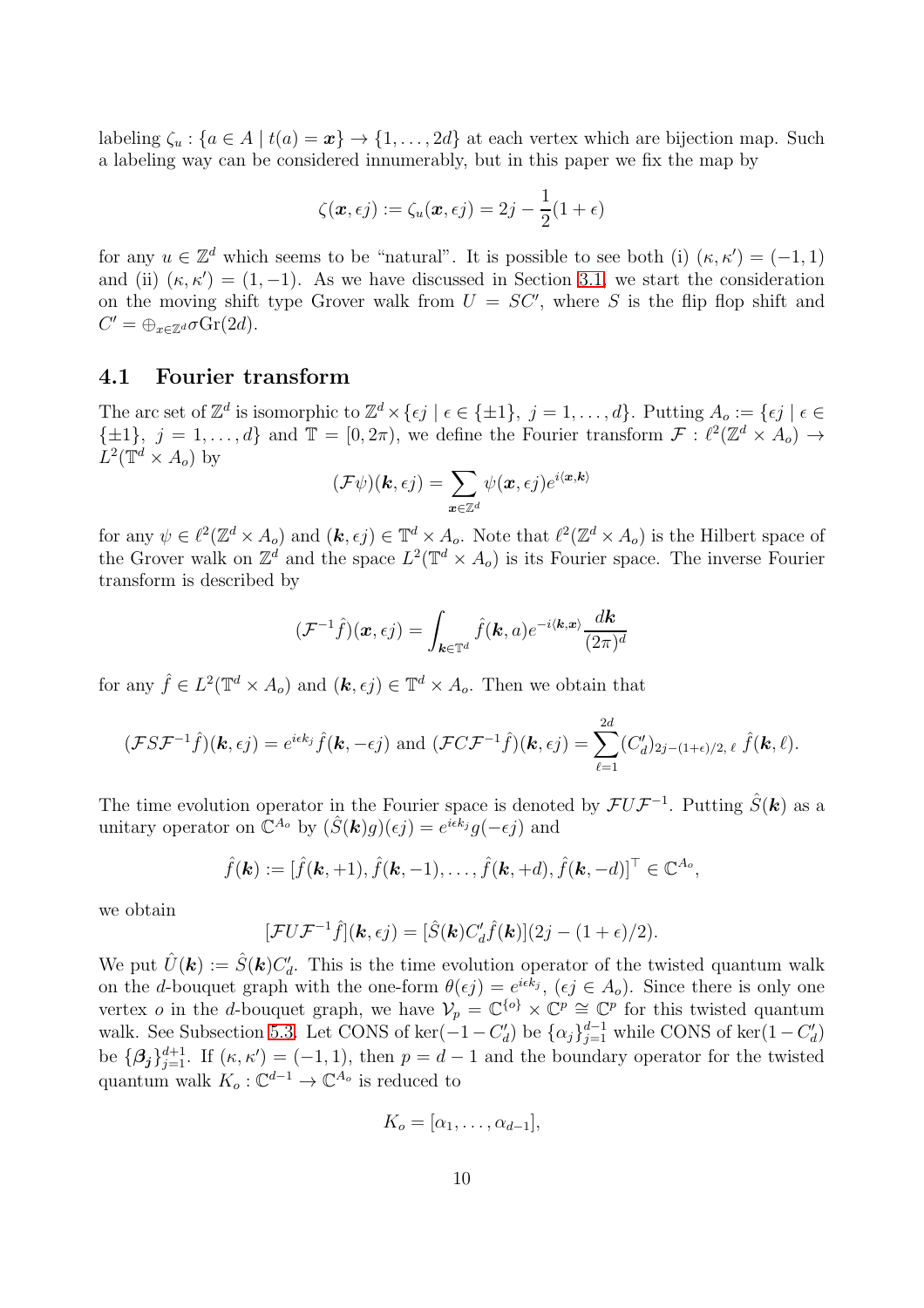while  $(\kappa, \kappa') = (1, -1)$ , then  $p = d + 1$  and  $K_o : \mathbb{C}^{d+1} \to \mathbb{C}^{A_o}$  is reduced to

 $K_o = [\beta_1, \ldots, \beta_{d+1}].$ 

The discriminant operator of the twisted quantum walk  $\hat{T}(\mathbf{k})$  is expressed by  $\hat{T}(\mathbf{k})$  =  $K_o^* \hat{S}(\mathbf{k}) K_o$ . Let  $\mathcal{U} : \ell^2(\mathbb{Z}^d) \to L^2([0, 2\pi))$  be the Fourier transform such that

$$
(\mathcal{U}f)(\mathbf{k}) = \sum_{\mathbf{x}\in\mathbb{Z}^d} f(\mathbf{x})e^{i\langle\mathbf{x},\mathbf{k}\rangle}
$$

.

The inverse is expressed by

$$
(\mathcal{U}^{-1}\hat{f})(\boldsymbol{x}) = \int_{\boldsymbol{k}\in\mathbb{T}^d} \hat{f}(\boldsymbol{k}) \frac{d\boldsymbol{k}}{(2\pi)^d}.
$$

Note that  $K_o = \mathcal{F}K\mathcal{U}^{-1}$  since  $\sum_{x \in \mathbb{Z}^d} e^{i\langle x, k \rangle}/(2\pi)^d = \delta(\mathbf{k})$ . Then this twisted discriminant operator can be expressed by  $\hat{T}(\mathbf{k})\hat{f}(\mathbf{k}) = (UTU^{-1}\hat{f})(\mathbf{k})$  because

$$
(\mathcal{U} \mathcal{I} \mathcal{U}^{-1} \hat{f})(\mathbf{k}) = (\mathcal{U} K^* \mathcal{F}^{-1} (\mathcal{F} S \mathcal{F}^{-1}) \mathcal{F} K \mathcal{U}^{-1} \hat{f})(\mathbf{k})
$$
  
=  $K_o^* \hat{S}(\mathbf{k}) K_o \hat{f}(\mathbf{k})$   
=  $\hat{T}(\mathbf{k}) \hat{f}(\mathbf{k}).$ 

By the argument of Subsection [5.3,](#page-25-0) the spectral information for the twisted quantum walk can be reproduced by that of the spectral information of  $k = 0$  in Theorem [5.4](#page-20-0) by changing  $S = \hat{S}(\mathbf{0})$  to  $\hat{S}(\mathbf{k})$  and  $T = \hat{T}(\mathbf{0})$  to  $\hat{T}(\mathbf{k})$ .

**4.2** (i)  $(\kappa, \kappa') = (-1, 1)$  case:

By Lemma [3.1,](#page-5-0) CONS of ker( $-1 - C'_d$ ), whose dimension is  $d - 1$ , can be described by

$$
\frac{1}{\sqrt{2d}}\left[1,\omega,\ldots,\omega^{d-1}\right]^{\top}\otimes\left[1\ 1\right]^{\top},\ \frac{1}{\sqrt{2d}}\left[1,\omega^2,\ldots,\omega^{2(d-1)}\right]^{\top}\otimes\left[1\ 1\right]^{\top},\ldots
$$

$$
\ldots,\frac{1}{\sqrt{2d}}\left[1,\omega^{d-1},\ldots,\omega^{(d-1)(d-1)}\right]^{\top}\otimes\left[1\ 1\right]^{\top},
$$

where  $\omega = e^{2\pi i/d}$ . Therefore the vector  $w(\boldsymbol{x}; \epsilon j) \in \mathbb{C}^{d-1}$  is obtained as follows:

<span id="page-10-0"></span>
$$
w(\boldsymbol{x}; \epsilon j) = \frac{1}{\sqrt{2d}} \left[ \omega^{-(j-1)}, \omega^{-2(j-1)}, \dots, \omega^{-(d-1)(j-1)} \right]^\top \tag{4}
$$

.

for  $\epsilon \in {\pm 1}$  and  $j \in \{1, ..., d\}$ . Due to such a labeling, we have  $w(\bar{a}) = w(a)$ . Then the matrix weight associated with the moving along the arc  $a = (\mathbf{x}, \epsilon i)$  is expressed by

$$
W(\boldsymbol{x};\epsilon j) = w(a)w(\bar{a})^*
$$
  
=  $\frac{1}{2d}$ \n
$$
\begin{bmatrix}\n1 & \omega^{j-1} & \omega^{2(j-1)} & \dots & \omega^{(d-1)(j-1)} \\
\omega^{-(j-1)} & 1 & \omega^{j-1} & \dots & \omega^{(d-2)(j-1)} \\
\omega^{-2(j-1)} & \omega^{-(j-1)} & 1 & \dots & \omega^{(d-3)(j-1)} \\
\vdots & \vdots & \vdots & \vdots & \vdots \\
\omega^{-(d-1)(j-1)} & \omega^{-(d-2)(j-1)} & \omega^{-(d-3)(j-1)} & \dots & 1\n\end{bmatrix}
$$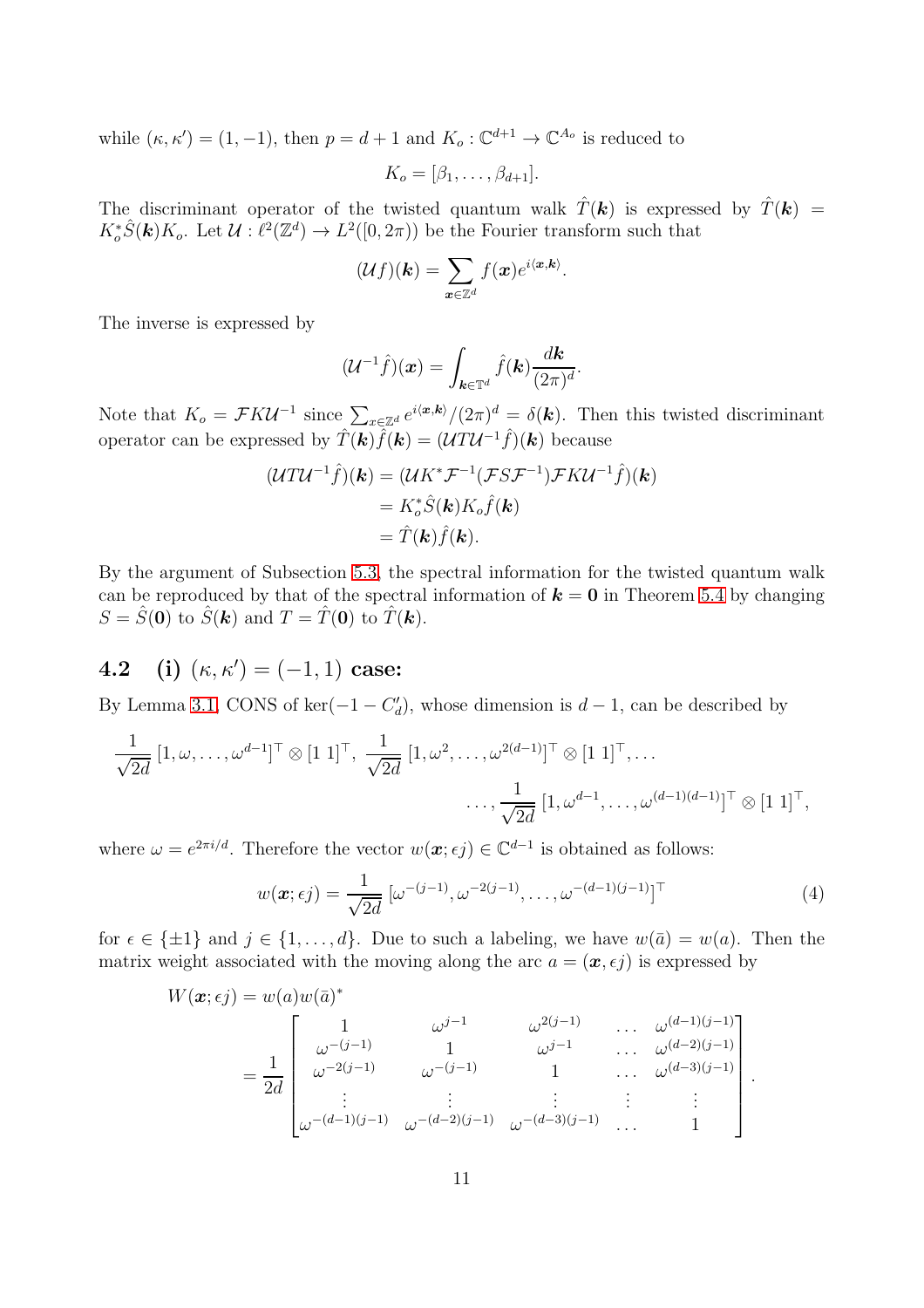For example, for  $d=3$ , letting  $W_{\epsilon x} := W(\boldsymbol{x}, \epsilon \boldsymbol{e}_x), W_{\epsilon y} := W(\boldsymbol{x}, \epsilon \boldsymbol{e}_y)$  and  $W_{\epsilon z} = W(\boldsymbol{x}, \epsilon \boldsymbol{e}_z)$  $(\epsilon \in {\pm 1}$ ,  $x \in \mathbb{Z}^3)$  be the matrix weights associated with the moving x, y, z directions, respectively, then we have

$$
W_x = W_{-x} = \frac{1}{6} \begin{bmatrix} 1 & 1 \\ 1 & 1 \end{bmatrix}, W_y = W_{-y} = \frac{1}{6} \begin{bmatrix} 1 & \omega \\ \omega^{-1} & 1 \end{bmatrix}, W_z = W_{-z} = \frac{1}{6} \begin{bmatrix} 1 & \omega^{-1} \\ \omega & 1 \end{bmatrix}.
$$

In the Fourier space,  $T$  is deformed by

$$
\hat{T}(k_x, k_y, k_z) = e^{ik_x} W_x + e^{-ik_x} W_x + e^{ik_y} W_y + e^{-ik_y} W_y + e^{ik_z} W_z + e^{-ik_z} W_z \n= 2(\cos k_x W_x + \cos k_y W_y + \cos k_z W_z)
$$

for any  $k_x, k_y, k_z \in [0, 2\pi)$ . Then the solutions of  $\det(\mu - \hat{T}) = 0$  are equivalent to the ones of the following quadratic equation:

$$
\mu^2 - \frac{2}{3}(\cos k_x + \cos k_y + \cos k_z)\mu + \frac{1}{3}(\cos k_x \cos k_y + \cos k_y \cos k_z + \cos k_z \cos k_x) = 0. \tag{5}
$$

For example, if we consider the d-dimensional torus with the size N, taking  $k_i = 2\pi \ell_i/N$  $(j = 1, 2, 3)$ , we have the eigenvalues of T. According to our result in Theorem [5.4,](#page-20-0) the eigenvalues of the time evolution operator  $\hat{U}(k_x, k_y, k_z)$  in the Fourier space restricted to  $\mathcal{L}$ are lifted up to the unit circle as follows:

<span id="page-11-0"></span>
$$
\{-e^{\pm i\arccos(\mu)} \mid \mu \in \text{Spec}(\hat{T}(k_x, k_y, k_z))\}.
$$

Indeed, the eigeneploynomial of  $\hat{U}(k_x, k_y, k_z)$  is computed in [\[8\]](#page-27-14) by

$$
(1 - \lambda^2) \left( \lambda^4 + \frac{4}{3} \gamma_1 \lambda^3 + (2 + \frac{4}{3} \gamma_2) \lambda^2 + \frac{4}{3} \gamma_1 \lambda + 1 \right),
$$

where  $\gamma_1 = \cos k_x + \cos k_y + \cos k_z$  and  $\gamma_2 = \cos k_x \cos k_y + \cos k_y \cos k_z + \cos k_z \cos k_x$ . Let us see the second term in the above polynomial. Taking the product of  $\lambda^{-2}$  and switching the signature of  $\lambda$ ; that is,  $\lambda \leftrightarrow -\lambda$ , the eigenpolynomial in [\(5\)](#page-11-0) is reproduced when we put  $\mu = (\lambda + \lambda^{-1})/2$ . The switching the signature of  $\lambda$  derives from the spectral map [\(28\)](#page-22-1). The reason for the switching the signature derives from  $\kappa = -1$ .

Finally, as a by product of considering this example, we obtain the following property of T under a special condition, which seems to correspond to so called double stochastic matrix or reversible matrix although we need more discussions.

**Proposition 4.1.** Assume G be a connected 2d-regular graph. Let the quantum walk be the Grover walk with the p-multiplicity of eigenvalue  $-1$  and  $w \in \mathbb{C}^p$  be the vector from the CONS of the eigenspace of  $-1$  described by the RHS of  $(4)$ . Let the labeling of arcs  $\zeta$  at each vertex satisfy  $w(a) = w(\bar{a})$  for any  $a \in A$ . Then we have

$$
\sum_{u \in V} (T)_{u,v} = \sum_{v \in V} (T)_{u,v} = I_p.
$$
\n(6)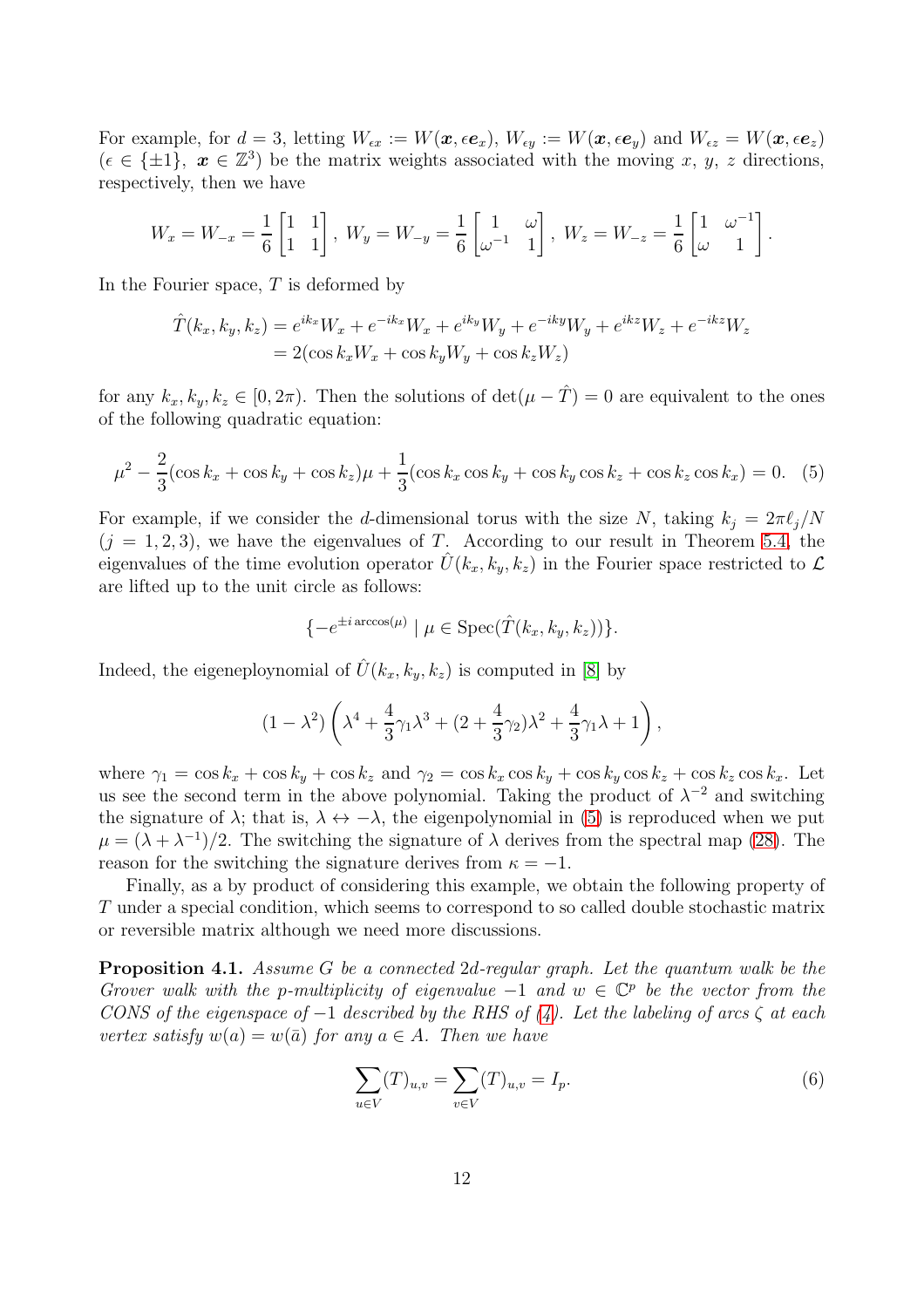Proof. It is enough to show that

$$
\sum_{o(a)=u} W(a) = \sum_{t(a)=u} W(a) = I_p.
$$
 (7)

First, let us see  $\sum_{o(a)=u} W(a) = \sum_{t(a)=u} W(a)$ .

$$
\sum_{o(a)=u} W(a) = \sum_{o(a)=u} w(a)w(\bar{a})^*
$$
  
= 
$$
\sum_{o(a)=u} w(\bar{a})w(a)^*
$$
  
= 
$$
\sum_{t(a)=u} w(a)w(\bar{a})^* = \sum_{t(a)=u} W(a).
$$

Here the second equality derives from the assumption  $w(\bar{a}) = w(a)$ . By a direct computation, we have

$$
\sum_{t(a)=u} W(a) = \sum_{t(a)=u} w(a)w(\bar{a})^*
$$
\n
$$
= \sum_{t(a)=u} w(a)w(a)^* = \sum_{t(a)=u} \left[ \overline{\alpha_u^{(i)}(a)} \ \alpha_u^{(j)}(a) \right]_{i,j=1,\dots,p}
$$
\n
$$
= \left[ \langle \alpha_u^{(j)}, \alpha_u^{(i)} \rangle \right]_{i,j=1,\dots,p} = \left[ \delta_{ij} \right]_{i,j=1,\dots,p}
$$
\n
$$
= I_p
$$

Here we used the assumption of  $w(a)$  in the second equality and the fifth equality derives from the orthogonormality of  $\alpha_u^i$ . ✷

This property conserves the following quantity :

$$
\sum_{u \in V} (Tf)(u) = \sum_{u \in V} \sum_{t(a) = u} W(a)f(o(a)) = \sum_{u \in V} \sum_{o(a) = u} W(a)f(o(a))
$$
  
= 
$$
\sum_{u \in V} f(u).
$$

This means  $\sum_{u \in V} f_j(u) = \sum_{u \in V} (Tf)_j(u)$  for any  $j \in 1, \ldots, p$ , where  $g(u) = [g_1(u), \ldots, g_p(u)]^\top$ for  $g \in \{f, (Tf)(u)\}.$ 

**4.2.1** (ii)  $(\kappa, \kappa') = (1, -1) \text{ case}$ 

By Lemma [3.1,](#page-5-0) CONS of ker $(1 - C'_d)$ , whose dimension is  $d - 1$ , can be described by

$$
\frac{1}{\sqrt{2d}}[1,\ldots,1]^{\top}, \frac{1}{\sqrt{2}} |1\rangle \otimes [1, -1]^{\top}, \frac{1}{\sqrt{2}} |2\rangle \otimes [1, -1]^{\top}, \ldots, \frac{1}{\sqrt{2}} |d\rangle \otimes [1, 1]^{\top},
$$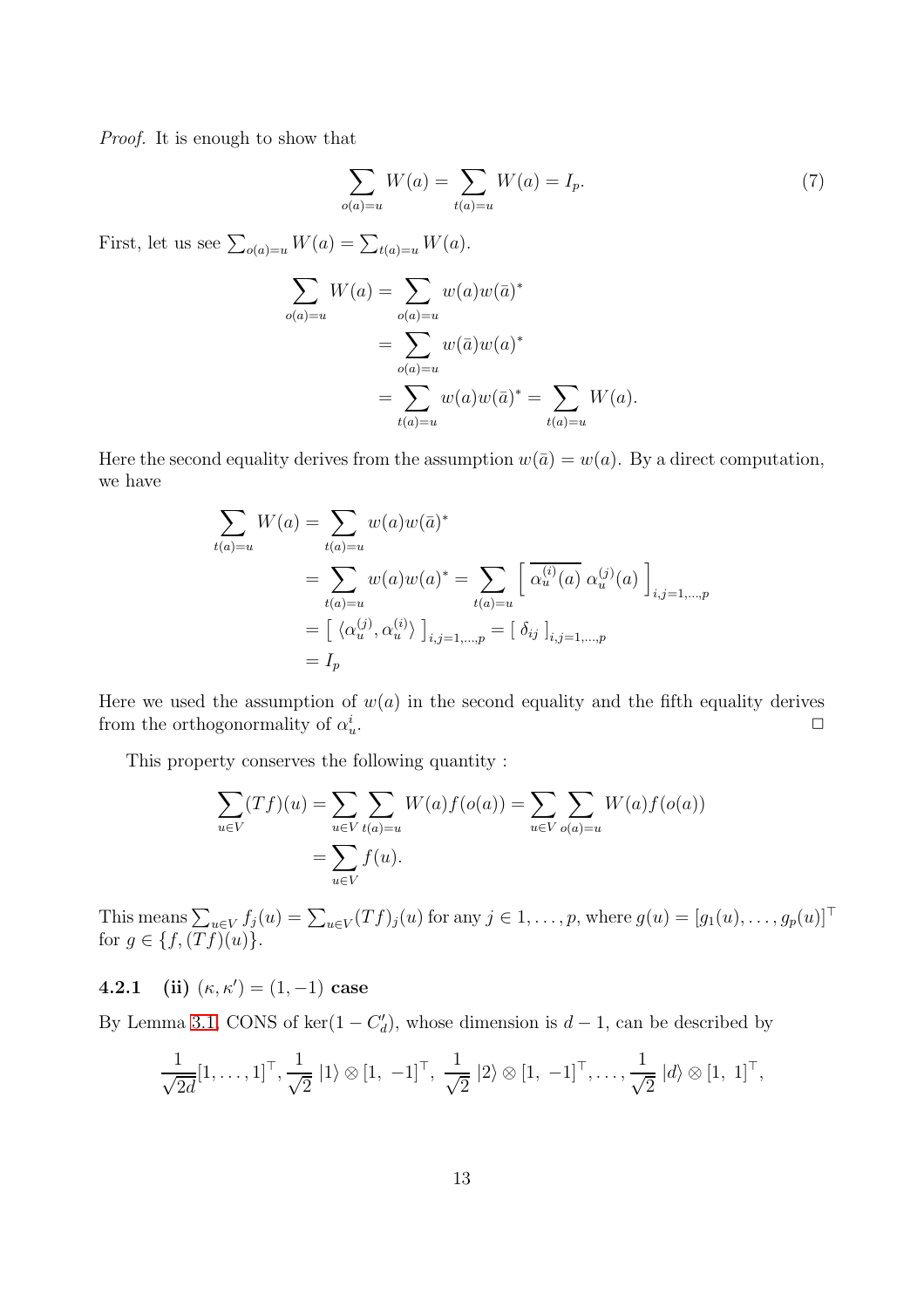where  $|j\rangle = \delta_j \in \mathbb{C}^d$ . Then

$$
w(\boldsymbol{x}, 1) = \left[\frac{1}{\sqrt{2d}}, \frac{1}{\sqrt{2}}, 0 \dots, 0\right]^\top, \ w(\boldsymbol{x}, -1) = \left[\frac{1}{\sqrt{2d}}, \frac{-1}{\sqrt{2}}, 0 \dots, 0\right]^\top, w(\boldsymbol{x}, 2) = \left[\frac{1}{\sqrt{2d}}, 0, \frac{1}{\sqrt{2}}, \dots, 0\right]^\top, \ w(\boldsymbol{x}, -2) = \left[\frac{1}{\sqrt{2d}}, 0, \frac{-1}{\sqrt{2}}, \dots, 0\right]^\top, \vdots w(\boldsymbol{x}, d) = \left[\frac{1}{\sqrt{2d}}, 0, 0, \dots, \frac{1}{\sqrt{2}}\right]^\top, \ w(\boldsymbol{x}, -d) = \left[\frac{1}{\sqrt{2d}}, 0, 0, \dots, \frac{-1}{\sqrt{2}}\right]^\top.
$$

Since the inverse arc of  $(x, \epsilon j)$  is  $(x - \epsilon j, -\epsilon j)$  and the quantum coin is uniformly assigned, the matrix weight associated with the motion along the arc  $a = (\mathbf{x}, \epsilon j)$  is

$$
(W(\boldsymbol{x}, \epsilon j))_{\ell,m} = w(\boldsymbol{x}, \epsilon j)w(\boldsymbol{x} - \epsilon \boldsymbol{e}_j, -\epsilon j)^* = w(\boldsymbol{x}, \epsilon j)w(\boldsymbol{x}, -\epsilon j)^*
$$

$$
= \begin{cases} 1/(2d) & \text{: } \ell = m = 1, \\ -\epsilon/\sqrt{4d} & \text{: } \ell = 1, m = j + 1, \\ \epsilon/\sqrt{4d} & \text{: } \ell = j + 1, m = 1, \\ -1/2 & \text{: } \ell = m = j + 1, \\ 0 & \text{: otherwise.} \end{cases}
$$
(8)

For example, in  $d = 3$  case, letting  $W_{\pm x} := W(\mathbf{x}, \pm 1)$ ,  $W_{\pm y} := W(\mathbf{x}, \pm 2)$ ,  $W_{\pm z} := W(\mathbf{x}, \pm 3)$ , we have

$$
W_x = W_{-x}^* = \begin{bmatrix} 1/6 & -1/\sqrt{12} & 0 & 0 \\ 1/\sqrt{12} & -1/2 & 0 & 0 \\ 0 & 0 & 0 & 0 \\ 0 & 0 & 0 & 0 \end{bmatrix},
$$
  
\n
$$
W_y = W_{-y}^* = \begin{bmatrix} 1/6 & 0 & -1/\sqrt{12} & 0 \\ 0 & 0 & 0 & 0 \\ 1/\sqrt{12} & 0 & -1/2 & 0 \\ 0 & 0 & 0 & 0 \end{bmatrix},
$$
  
\n
$$
W_z = W_{-z}^* = \begin{bmatrix} 1/6 & 0 & 0 & -1/\sqrt{12} \\ 0 & 0 & 0 & 0 \\ 0 & 0 & 0 & 0 \\ 1/\sqrt{12} & 0 & 0 & -1/2 \end{bmatrix}.
$$

Then, in the Fourier space,  $T$  is deformed by

$$
\hat{T}(k_x, k_y, k_z) = \begin{bmatrix}\n\frac{1}{3}(\cos k_x + \cos k_y + \cos k_z) & \frac{-i}{\sqrt{3}}\sin k_x & \frac{-i}{\sqrt{3}}\sin k_y & \frac{-i}{\sqrt{3}}\sin k_z \\
\frac{i}{\sqrt{3}}\sin k_x & -\cos k_x & 0 & 0 \\
\frac{i}{\sqrt{3}}\sin k_y & 0 & -\cos k_y & 0 \\
\frac{i}{\sqrt{3}}\sin k_z & 0 & 0 & -\cos k_z\n\end{bmatrix}.
$$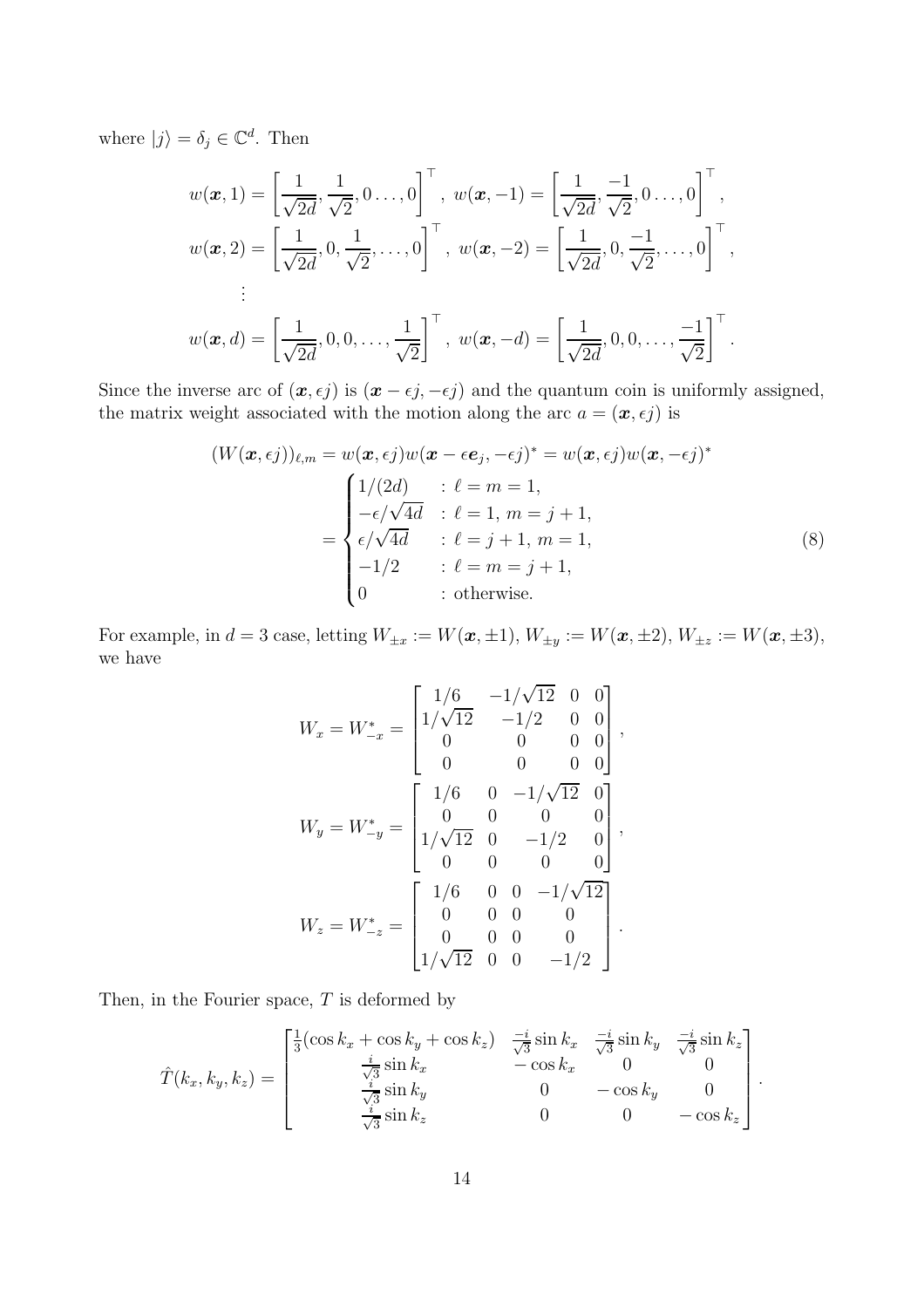The  $\mathbb{Z}^3$  lattice is the abelian covering of a 3-bouquet graph. Then the dimension of the Fourier space of the time evolution operator  $U(k_x, k_y, k_z)$  coincides with the number of arcs of a 3-bouquet graph; that is, 6. We obtain the 4 eigenvalues of  $\hat{T}(k_x, k_y, k_z)$  by

$$
\operatorname{Spec}(\hat{T}(k_x, k_y, k_z)) = \left\{ \pm 1, \frac{-1}{3} (c[k_x] + c[k_y] + c[k_z]) \pm \frac{\sqrt{2}}{6} \sqrt{3 + c[2k_x] + c[2k_y] + c[2k_z] - 2(c[k_x]c[k_y] + 2c[k_y]c[k_z] + c[k_z]c[k_x])} \right\}.
$$

Here  $c[k] = \cos k$ . As we will see, such eigenvalues are lifted up to the unit circle in the complex plain as the eigenvalues of  $\hat{U}$  by the one-to-two [\(28\)](#page-22-1) except  $\pm 1$  while the  $\pm 1$  eigenvalues are lifted up by a one-to-one map by Theorem [5.4.](#page-20-0) Then all of the 6 eigenvalues of the time evolution operator  $\hat{U}(k_x, k_y, k_z)$  are directly obtained by  $Spec(\hat{T}(k_x, k_y, k_z)).$ 

From the above observation to the  $d = 3$  case, we can give more general argument. To this end, let us prepare some notations. Let  $\Gamma := \{-\frac{1}{d} \sum_{j=1}^d \cos k_j, \cos k_1, \ldots, \cos k_d\}$  and  $\Gamma^{(0,s)} := \Gamma \setminus \{-\frac{1}{d} \sum_{j=1}^d \cos k_j, \cos k_s\}$   $(1 \leq s \leq d)$ . Moreover for a subset  $\Omega \subset \Gamma$ , we define

$$
\gamma_j(\Omega):=\sum_{\Omega'\subset \Omega,\,|\Omega'|=j}\ \ \prod_{\omega\in \Omega'}\omega
$$

for  $j = 0, 1, ..., |\Omega|$ . Here we define  $\gamma_0(\Omega) = 0$ . Then we obtain the following proposition.

<span id="page-14-1"></span>**Proposition 4.2.** The real parts of the eigenvalues of the Grover walk on  $\mathbb{Z}^d$  with the moving shift in the Fourier space for fixed  $k \in \mathbb{T}^d$  are the roots of the following polynomial.

$$
P(x) = x^{d+1} + \eta_1 x^d + \dots + \eta_d x + \eta_{d+1},
$$
\n(9)

where each coefficient is described by

$$
\eta_1 = \gamma_1(\Gamma),\tag{10}
$$

$$
\eta_j = \gamma_j(\Gamma) - \frac{1}{d} \sum_{s=1}^d \gamma_{j-2}(\Gamma^{(0,s)}) \sin^2 k_s, \ (2 \le j \le d+1).
$$
 (11)

In particular,  $P(+1) = P(-1) = 0$ , and its muliplicities are simple for any  $\mathbf{k} = (k_1, \ldots, k_d) \in$  $\mathbb{T}^d$  except the wave numbers satisfying

$$
\#\{1 \le j \le d \mid \cos k_j = \mp 1\} \ge 2,
$$

respectively.

*Proof.* The discriminant operator in the Fourier space  $\hat{T}(\mathbf{k})$  ( $\mathbf{k} = (k_1, \ldots, k_d)$ ) is expressed by

<span id="page-14-0"></span>
$$
\hat{T}(\mathbf{k}) = \begin{bmatrix}\n\frac{1}{d} \sum_{j=1}^{d} \cos k_j & \frac{-i}{\sqrt{d}} \sin k_1 & \frac{-i}{\sqrt{d}} \sin k_2 & \cdots & \frac{-i}{\sqrt{d}} \sin k_d \\
\frac{i}{\sqrt{d}} \sin k_1 & -\cos k_1 & 0 & \cdots & 0 \\
\frac{i}{\sqrt{d}} \sin k_2 & 0 & -\cos k_2 & \cdots & 0 \\
\vdots & \vdots & \vdots & \ddots & \vdots \\
\frac{i}{\sqrt{d}} \sin k_d & 0 & 0 & \cdots & -\cos k_d\n\end{bmatrix} .
$$
\n(12)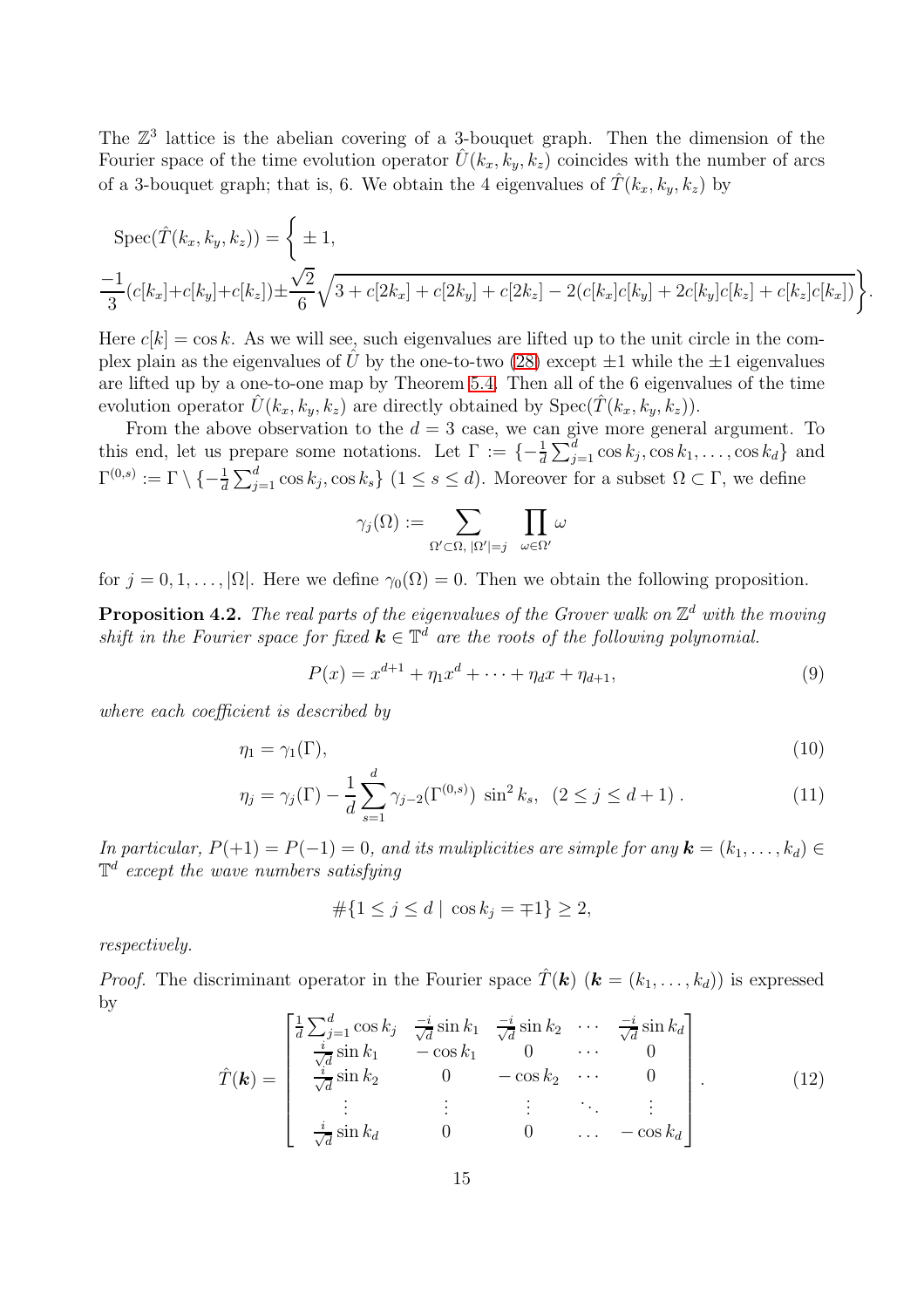This is a selfadjoint operator on the star graph with self loops whose center vertex is labeled by 0 and the leaves are labeled by  $1, \ldots, d$ . Let us put  $a_0 = (1/d) \sum_{j=1}^d \cos k_j$ ,  $c_j = -\cos k_j$   $(j = 1, ..., d)$  and  $D = \text{diag}(c_1, ..., c_d)$  which is a diagonal matrix, and  $\mathbf{v} = [(i/\sqrt{d}) \sin k_1, \ldots, (i/\sqrt{d}) \sin k_d]^\top$ . Then we have

$$
\det(x - \hat{T}(\mathbf{k})) = \det \left( \begin{bmatrix} x - a_0 & -\mathbf{v}^* \\ -\mathbf{v} & xI - D \end{bmatrix} \right)
$$
  
\n
$$
= \det \left( \begin{bmatrix} 1 & -\mathbf{v}^* \\ 0 & xI - D \end{bmatrix} \begin{bmatrix} (x - a_0) - \mathbf{v}^*(xI - D)^{-1}\mathbf{v} & 0 \\ - (xI - D)^{-1}\mathbf{v} & I \end{bmatrix} \right)
$$
  
\n
$$
= \det(xI - D) \left( x - a_0 - \langle \mathbf{v}, (xI - D)^{-1}\mathbf{v} \rangle \right)
$$
  
\n
$$
= (x - c_1) \cdots (x - c_d) \left\{ x - a_0 - \frac{\sin^2 k_1}{d} \frac{1}{x - c_1} - \cdots - \frac{\sin^2 k_d}{d} \frac{1}{x - c_d} \right\}
$$
  
\n
$$
= (x - a_0)(x - c_1) \cdots (x - c_d) - \frac{1}{d} \sum_{j=1}^d \sin^2 k_j (x - c_1) \cdots (x - c_d). \qquad (13)
$$

By Theorem [5.4,](#page-20-0) any root of  $P(x)$ ;  $\mu \neq \pm 1$ , is lifted up to the unit circle in the complex plain  $e^{\pm i \arccos \mu}$  as the eigenvalues of  $\hat{U}(\boldsymbol{k})$ . On the other hand, if  $\pm 1$  are the root of  $P(x)$  with the multiplicities  $m_{+}$ , then  $\pm 1$  are also the eigenvalues of  $\hat{U}(\mathbf{k})$  with the same multiplicities by Theorem [5.4.](#page-20-0) Let us assume  $\pm 1$  are not the root of  $P(x)$ . Then we obtain totally  $2(d+1)$ eigenvalues of  $U(\mathbf{k})$ , which is a contradiction because the dimension of the acting space of  $\hat{U}(\mathbf{k})$  is 2d. Thus at least  $P(x)$  has +1 or -1 as the root. Now to observe it more precisely, let us insert  $x = 1$  into [\(13\)](#page-15-0). Then we have

<span id="page-15-0"></span>
$$
\det(1 - \hat{T}(\mathbf{k})) = (1 - a_0)(1 - c_1) \cdots (1 - c_d) - \frac{1}{d} \sum_{j=1}^d (1 - c_j^2)(1 - c_1) \cdots (1 - c_d)
$$

$$
= \frac{1}{d}(1 - c_1) \cdots (1 - c_d) \left\{ d(1 - a_0) - \sum_{j=1}^d (1 + c_j) \right\}
$$

$$
= 0.
$$

Here we used  $\sin^2 k_j = 1 - c_j^2$  in the first equality and the definition of  $a_0$  in the last equality, respectively. In the same way, inserting  $x = -1$  into [\(13\)](#page-15-0), we obtain det( $-1 - \hat{T}$ ) = 0. Then the roots of  $P(x)$  include both +1 and -1.

Finally, let us proof the multiplicities of  $x = \pm 1$ . It is enough to clarify when the r-th derivative  $(\partial/\partial x)^r \det(x - \hat{T}(\mathbf{k}))$  at  $x = \pm 1$  degenerates to 0. To this end, let us start the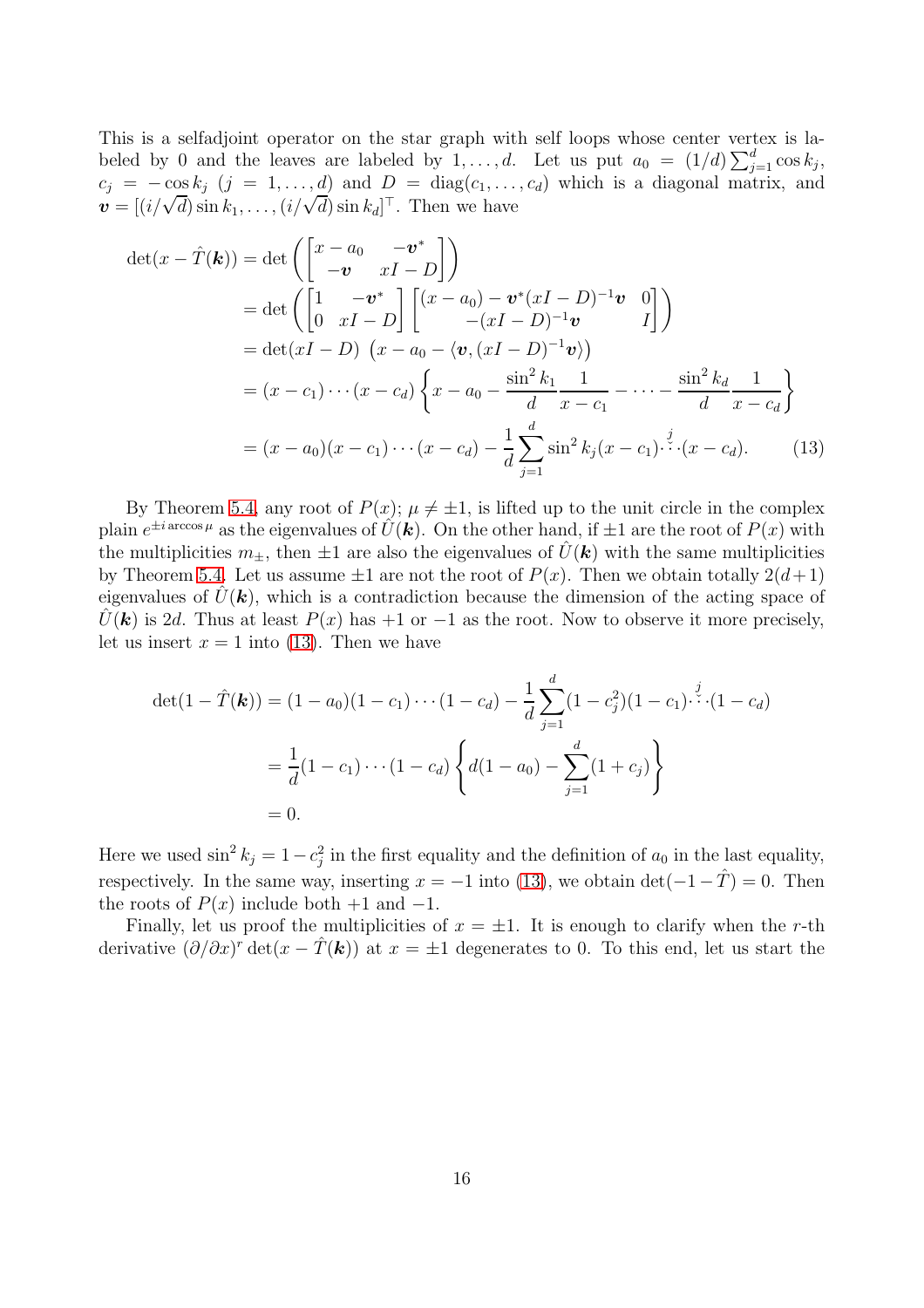derivative of [\(13\)](#page-15-0) and put  $Q_j(x) = (x - c_1) \cdot \dot{x} \cdot (x - c_d)$ . Then we have

$$
\frac{\partial}{\partial x} \det(x - \hat{T}(\mathbf{k}))\Big|_{x=1} = \frac{\partial}{\partial x} \left\{ (x - a_0)(x - c_1) \cdots (x - c_d) - \frac{1}{d} \sum_{j=1}^d \sin^2 k_j (x - c_1) \cdots (x - c_d) \right\} \Big|_{x=1}
$$
  
\n
$$
= (1 - c_1) \cdots (1 - c_d) + (1 - a_0) \sum_{j=1}^d Q_j (1) - \frac{1}{d} \sum_{j=1}^d (1 + c_j) \sum_{\ell \neq j} Q_\ell (1)
$$
  
\n
$$
= (1 - c_1) \cdots (1 - c_d) + (1 - a_0) \sum_{j=1}^d Q_j (1) - \sum_{\ell=1}^d Q_\ell (1) \left( (1 - a_0) - \frac{1}{d} (1 + c_\ell) \right)
$$
  
\n
$$
= (1 - c_1) \cdots (1 - c_d) + \frac{1}{d} \sum_{\ell=1}^d Q_\ell (1) (1 + c_\ell) \ge 0.
$$

The equality holds iff  $Q_{\ell}(1) = 0$  for any  $1 \leq \ell \leq d$ . This condition is equivalent to  $\#\{j \mid c_j =$  $1\} \geq 2$ . Then we have

$$
\left. \frac{\partial}{\partial x} \det(x - \hat{T}(\mathbf{k})) \right|_{x=1} = 0
$$

iff  $k \in \delta F_s := \{(k_1, \ldots, k_d) \mid \#\{j \mid c_j = 1\} = s\}$  for  $2 \leq s \leq d$ . This means the multiplicity  $m_1$  is at least 2.

The multiplicity at  $x = -1$  can be shown in a similar way.  $\Box$ 

**Remark 4.3.** Let us consider the Grover walk with the flip flop shift on  $\mathbb{Z}^d$ . According to Proposition 3 in [\[7\]](#page-27-5), the eigenequaion of the time evolution in the Fourier space is described by

$$
(1 - \lambda)^{d-1} (1 + \lambda)^{d-1} \left( \lambda^2 - \frac{2}{d} \sum_{j=1}^d \cos k_j \lambda + 1 \right),
$$

if  $(k_1,\ldots,k_d) \notin (\mathbb{Z}\pi)^d$ . This means that the discriminant operator coincides with the Fourier transform of the time evolution operator of the underlying random walk  $(1/d)\sum_{j=1}^d \cos k_j$ . The time evolution operator appears also as the  $(1, 1)$ -element of the discriminant matrix of the moving shift QW in [\(12\)](#page-14-0). The multiplicities of  $(\pm 1)$  are  $(d-1)$  in the flip flop shift type while that are simple in the moving shift type. The density of the eigenspace which gives the localization in the real space for the flip flop shift type is higher than that for the moving shift type. Combining the result on [\[9\]](#page-27-12), we obtain that the eigenspaces for the localization are represented by each "rectangle" of  $\mathbb{Z}^d$  for the flip flop shift type while by each unit ddimensional cube for the moving shift type in  $\mathbb{Z}^d$ . See Table [1.](#page-17-0)

**Remark 4.4.** Let us see that the simplicity of  $\pm 1$  solutions in [\(5\)](#page-11-0) implies the no-existence of  $\mathcal{L}^\perp$  which is defined in Sect. [5.2](#page-19-0) for almost all  $\mathbf{k}\in\mathbb{T}^d$  except the boundary  $\cup_{s\geq 2} \delta F_s^{(\pm)}$ . Let  $m_\pm$ be the multiplicities of the  $\pm 1$  solutions of eigenpolynomial [\(5\)](#page-11-0), respectively. Theorem [\(5.4\)](#page-20-0) tells us that the eigenvalues except  $\pm 1$  are lifted up to upper and down circles of the unit circle in the complex plane. Then one-eigenvalue between  $(-1,1) \in \mathbb{R}$  of  $\hat{T}$  generates two eigenvalues of  $\hat{U}(\mathbf{k})$ . On the other hand, the eigenvalues  $\pm 1$  of  $\hat{T}(\mathbf{k})$  are lifted up to those of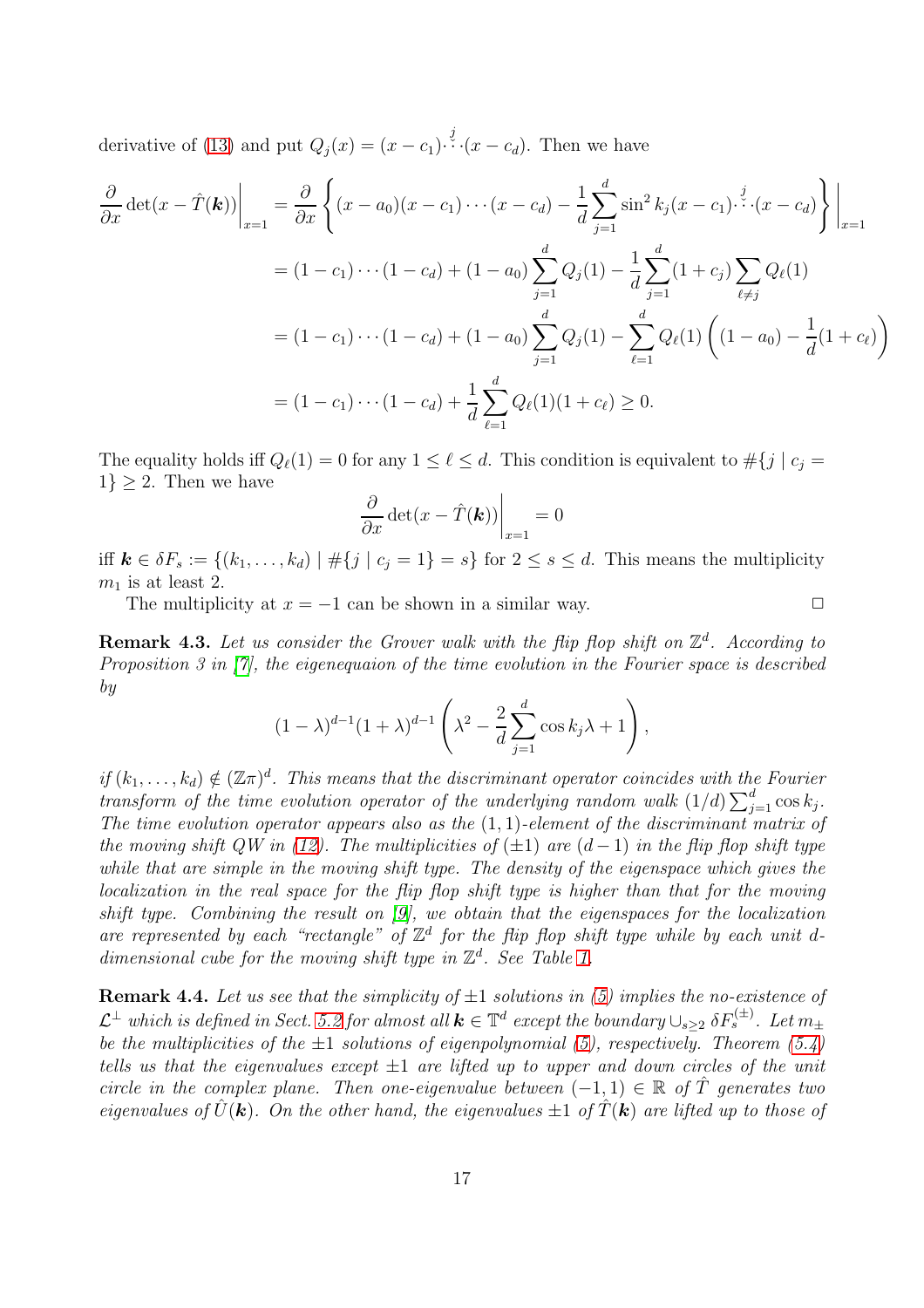$\hat{U}(\mathbf{k})$  by a one-to-one map. Since the dimension of  $\hat{U}(\mathbf{k})$  is 2d while the number of solutions of [\(5\)](#page-11-0) are  $d+1$ , the dimension analysis leads to

$$
2d \ge 2(d+1-m_{+}-m_{-})+(m_{+}+m_{-})
$$

which is equivalent to  $m_+ + m_- \geq 2$ . Here the inequality derives from a possibility of the existance of  $\mathcal{L}^{\perp}$ . However we have already known that  $m_{\pm} = 1$  by Proposition [4.2](#page-14-1) when  $k \notin \cup_{s\geq 2} \delta F_s^{(\pm)}$ , then the equality holds. This is the reason for  $\mathcal{L}^{\perp} = 0$ . Thus interestingly, considering the self adjoint operator on the star graph in the Fourier space denoted by [\(12\)](#page-14-0) is essentially same as considering the Grover walk on  $\mathbb{Z}^d$  with the moving shift type.

|       | flip flop | moving shift                                          |
|-------|-----------|-------------------------------------------------------|
|       |           | $d=1$   0 (free walk), $B_1$   2 (zigzag walk), $S_1$ |
| $d=2$ | $2, B_2$  | $2, S_2$                                              |
| $d=3$ | $4, B_3$  | $2, S_3$                                              |
| $d=4$ | 6, $B_4$  | $2, S_4$                                              |
|       |           |                                                       |

<span id="page-17-0"></span>Table 1: The multiplicities of  $(\pm 1)$  for QWs with flip flop and moving shift types and the quotient graph. Here  $B_d$  is the d-bouquet graph and  $S_d$  is the star graph with d-claws and self loops for  $\mathbf{k} \notin \cup_{s\geq 2} \delta F_s^{(\pm)}$ .

**Remark 4.5.** Let us consider an exceptional case of  $\mathbf{k} \in \delta F_d^{(+)}$ ; that is,  $\mathbf{k} = (0, \ldots, 0)$ . The eigenpolynomial of  $\hat{T}(0, \ldots, 0)$  is reduced to

$$
\det(x - \hat{T}(0, ..., 0)) = (x - 1)(x + 1)^d.
$$

Then we have

$$
\dim(\ker(1 - \hat{U}(0, ..., 0)|_{\mathcal{L}})) = \dim(\ker(1 - \hat{T}(0, ..., 0)) = m_{+} = 1,
$$
  

$$
\dim(\ker(-1 - \hat{U}(0, ..., 0)|_{\mathcal{L}})) = \dim(\ker(-1 - \hat{T}(0, ..., 0)) = m_{-} = d.
$$

Note that  $\kappa' = -1$  in Corollary [5.7.](#page-23-0) Then Corollary [5.7](#page-23-0) part 3 implies

$$
\dim(\ker(-1 - \hat{U}(0, ..., 0)|_{\mathcal{L}^\perp})) = |E(B_d)| - p|V(B_d)| + m_- = d - (d+1) \times 1 + d = d-1,
$$
  

$$
\dim(\ker(1 - \hat{U}(0, ..., 0)|_{\mathcal{L}^\perp})) = |E(B_d)| - p|V(B_d)| + m_+ = d - (d+1) \times 1 + 1 = 0.
$$

Thus totally we have  $Spec(\hat{U}(0, ..., 0)) = \{\{1\}^1, \{-1\}^{2d-1}\}.$  Indeed, since

$$
\hat{U}(0,\ldots,0) = \hat{S}(0)\sigma \mathrm{Gr}(2d) = \sigma^2 \mathrm{Gr}(2d) = \mathrm{Gr}(2d),
$$

the consistency can be confirmed by the spectrum of 2d-dimensional Grover matrix. The d − 1 eigenvalues exfoliate from the eigenvalue −1 by the splitting at the parameter  $\mathbf{k} =$  $(0, \ldots, 0)$  [\[18\]](#page-28-1).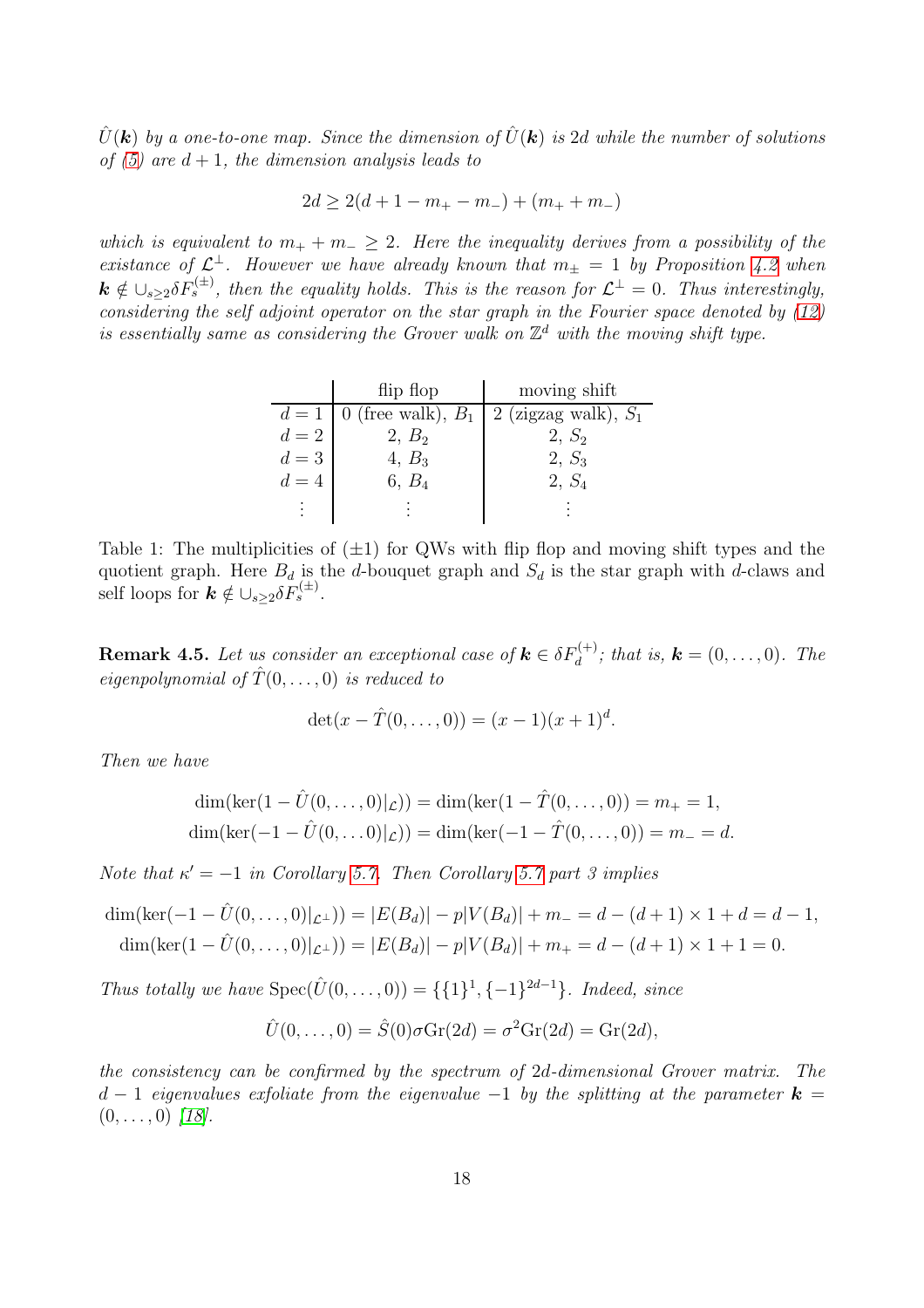## 5 Spectral information

### 5.1 Outline of the spectral information

<span id="page-18-0"></span>**Theorem 5.1.** Let G be a connected graph n vertices and m edges,  $U = SC$  the the evolution matrix of a coined quantum walk on G. Suppose that  $Spec(C_u) = \{\kappa, \kappa'\}$ . Set  $1 \leq p \leq \delta(G)$ . Assume  $p = \dim \ker(\kappa - C_u)$  for any  $u \in V$ . Then, for the unitary matrix  $U = SC$ , we have

$$
\det(\lambda \mathbf{I}_{2|E|} - U) = (\lambda^2 - \kappa'^2)^{|E| - p|V|} \det(\lambda^2 - (\kappa - \kappa')T\lambda - \kappa \kappa').
$$

*Proof.* Let us put  $c = \kappa - \kappa'$ ,  $m = |E|$  and  $q = p|V|$ . At first, we have

$$
\det(\mathbf{I}_{2m} - zU) = \det(\mathbf{I}_{2m} - zSC)
$$
  
= 
$$
\det(\mathbf{I}_{2m} - zS((\kappa - \kappa')K K^* + \kappa'\mathbf{I}_{2m}))
$$
  
= 
$$
\det(\mathbf{I}_{2m} - \kappa'zS - czSK K^*)
$$
  
= 
$$
\det(\mathbf{I}_{2m} - czSK K^*(\mathbf{I}_{2m} - \kappa'zS)^{-1}) \det(\mathbf{I}_{2m} - \kappa'zS).
$$

But, if **A** and **B** are an  $m \times n$  and  $n \times m$  matrices, respectively, then we have

$$
\det(\mathbf{I}_m - \mathbf{A}\mathbf{B}) = \det(\mathbf{I}_n - \mathbf{B}\mathbf{A}).
$$

Thus, we have

$$
\det(\mathbf{I}_{2m} - \kappa' zS) = (1 - {\kappa'}^2 z^2)^m.
$$

Furthermore, we have

$$
(\mathbf{I}_{2m} - \kappa' z S)^{-1} = \frac{1}{1 - \kappa'^2 z^2} (\mathbf{I}_{2m} + \kappa' z S).
$$

Therefore, it follows that

$$
\det(\mathbf{I}_{2m} - zU)
$$
  
=  $(1 - \kappa'^2 z^2)^m \det(\mathbf{I}_{2m} - \frac{cz}{1 - \kappa'^2 z^2} S K K^* (\mathbf{I}_{2m} + \kappa' zS))$   
=  $(1 - \kappa'^2 z^2)^m \det(\mathbf{I}_q - \frac{cz}{1 - \kappa'^2 z^2} K^* (\mathbf{I}_{2m} + \kappa' zS) S K)$   
=  $(1 - \kappa'^2 z^2)^m \det(\mathbf{I}_q - \frac{cz}{1 - \kappa'^2 z^2} K^* S K - \frac{\kappa' cz^2}{1 - \kappa'^2 z^2} K^* K)$   
=  $(1 - \kappa'^2 z^2)^{m-q} \det((1 - \kappa \kappa' z^2) \mathbf{I}_q - czT).$ 

Here we used Lemma [3.2](#page-7-0) in the last equality. Let  $u = 1/\lambda$ . Then, we have

$$
\det(\mathbf{I}_{2m} - 1/\lambda U) = (1 - \kappa'^2/\lambda^2)^{|E| - q} \det((1 - \kappa \kappa'/\lambda^2) \mathbf{I}_q - (\kappa - \kappa')/\lambda T),
$$

and so,

$$
\det(\lambda \mathbf{I}_{2m} - U) = (\lambda^2 - \kappa'^2)^{m-q} \det((\lambda^2 - \kappa \kappa') \mathbf{I}_q - (\kappa - \kappa') \lambda T).
$$

 $\Box$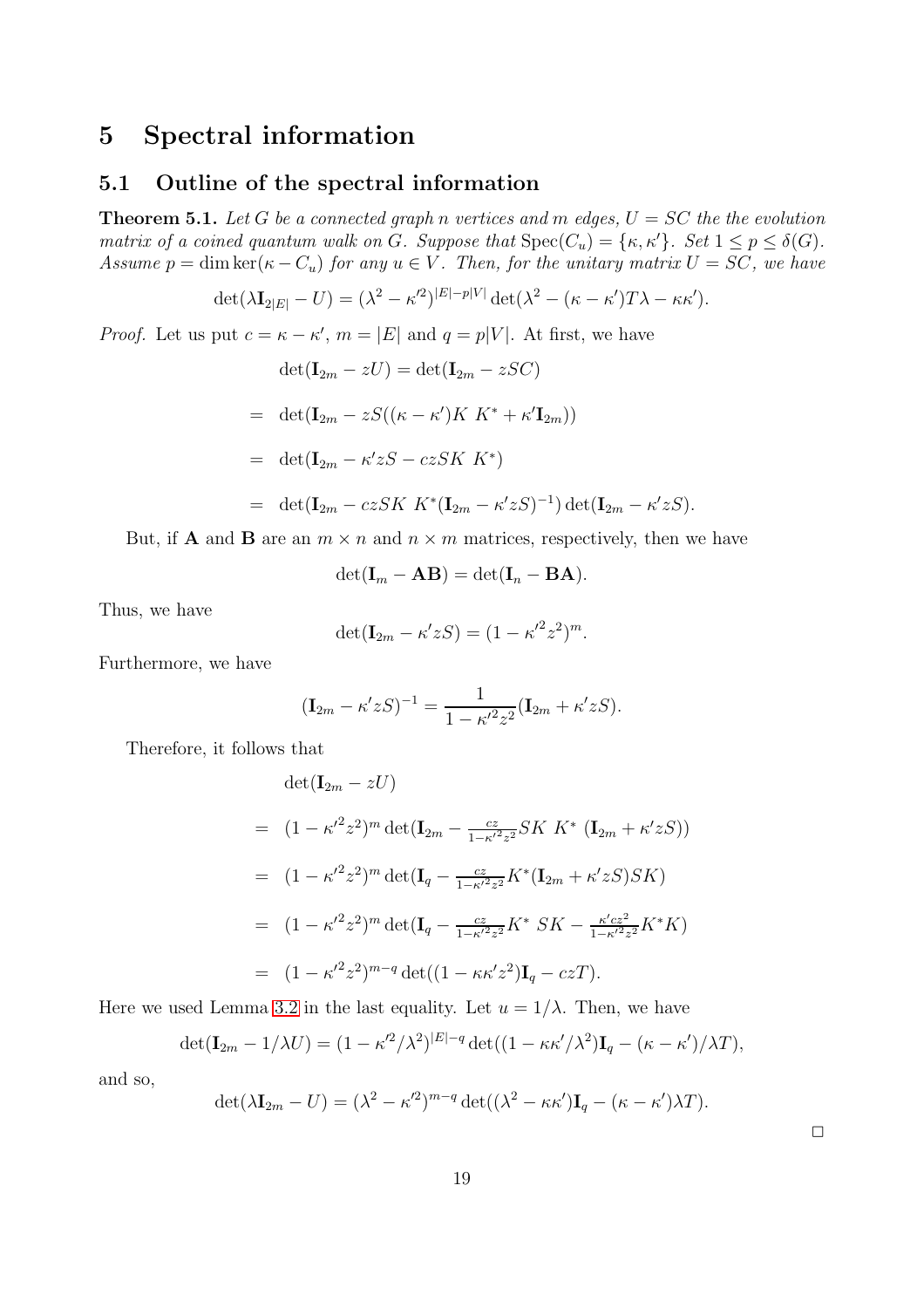Therefore from Theorem [5.1,](#page-18-0) an outline of how the eigenvalues of  $U$  is obtained from  $T$ .

<span id="page-19-2"></span>Corollary 5.2. Let G be a connected with n vertices and m edges. Then, the spectra of the unitary matrix  $U = SC$  are given as follows:

1.  $2p|V|$  eigenvalues:

<span id="page-19-1"></span>
$$
\lambda = \frac{(\kappa - \kappa')\mu \pm \sqrt{(\kappa - \kappa')^2 \mu^2 + 4\kappa \kappa'}}{2}, \ \mu \in \text{Spec}(T); \tag{14}
$$

2. The rest eigenvalues are  $\pm \kappa'$  with the same multiplicity  $|E| - p|V|$ .

Proof. By Theorem [5.1,](#page-18-0) we have

$$
\begin{aligned}\n\det(\lambda \mathbf{I}_{2|E|} - U) \\
&= (\lambda^2 - \kappa'^2)^{|E| - p|V|} \prod_{\mu \in Spec(T)} (\lambda^2 - (\kappa - \kappa')\mu\lambda - \kappa\kappa'),\n\end{aligned}
$$

and solving  $\lambda^2 - (\kappa - \kappa')\mu\lambda + 1 = 0$ , we obtain [\(14\)](#page-19-1).

We will see how this statement can be refined in general, in the next section. However we emphasise that the method treated in this section is quite useful to make a quick view of an outline of the spectral information of such kind of quantum walks.

### <span id="page-19-0"></span>5.2 Detailed spectral information

Let  $\mathcal{L} := K\mathcal{V}_p + SK\mathcal{V}_p \subset \mathcal{A}$ . We call this subspace the inherited subspace. The inherited subspace is the range of the map  $L: \mathcal{V}_p \otimes \mathcal{V}_p \to \mathcal{A}$  such that  $L(f \oplus g) = Kf + SKg$ ; that is,  $\mathcal{L} = L(\mathcal{V}_p \oplus \mathcal{V}_p).$ 

**Lemma 5.3.** The subspace  $\mathcal L$  is invariant under the action of U, that is,  $U(\mathcal L) = \mathcal L$ .

*Proof.* It holds that  $UK = \kappa SK$  and  $USK = (\kappa - \kappa')SKT + \kappa'K$  by Lemma [3.2,](#page-7-0) and so we obtain

$$
UL = L\Lambda,\tag{15}
$$

where

<span id="page-19-3"></span>
$$
\Lambda = \begin{bmatrix} 0 & \kappa' \\ \kappa & (\kappa - \kappa')T \end{bmatrix} . \tag{16}
$$

Then  $U(\mathcal{L}) \subset \mathcal{L}$ . The inverse of  $\Lambda$  exists. Indeed,

$$
\Lambda^{-1} = (-\kappa \kappa')^{-1} \begin{bmatrix} (\kappa - \kappa')T & -\kappa' \\ -\kappa & 0 \end{bmatrix}.
$$

Then  $\mathcal{L} = U(\mathcal{L})$ .

<span id="page-19-4"></span>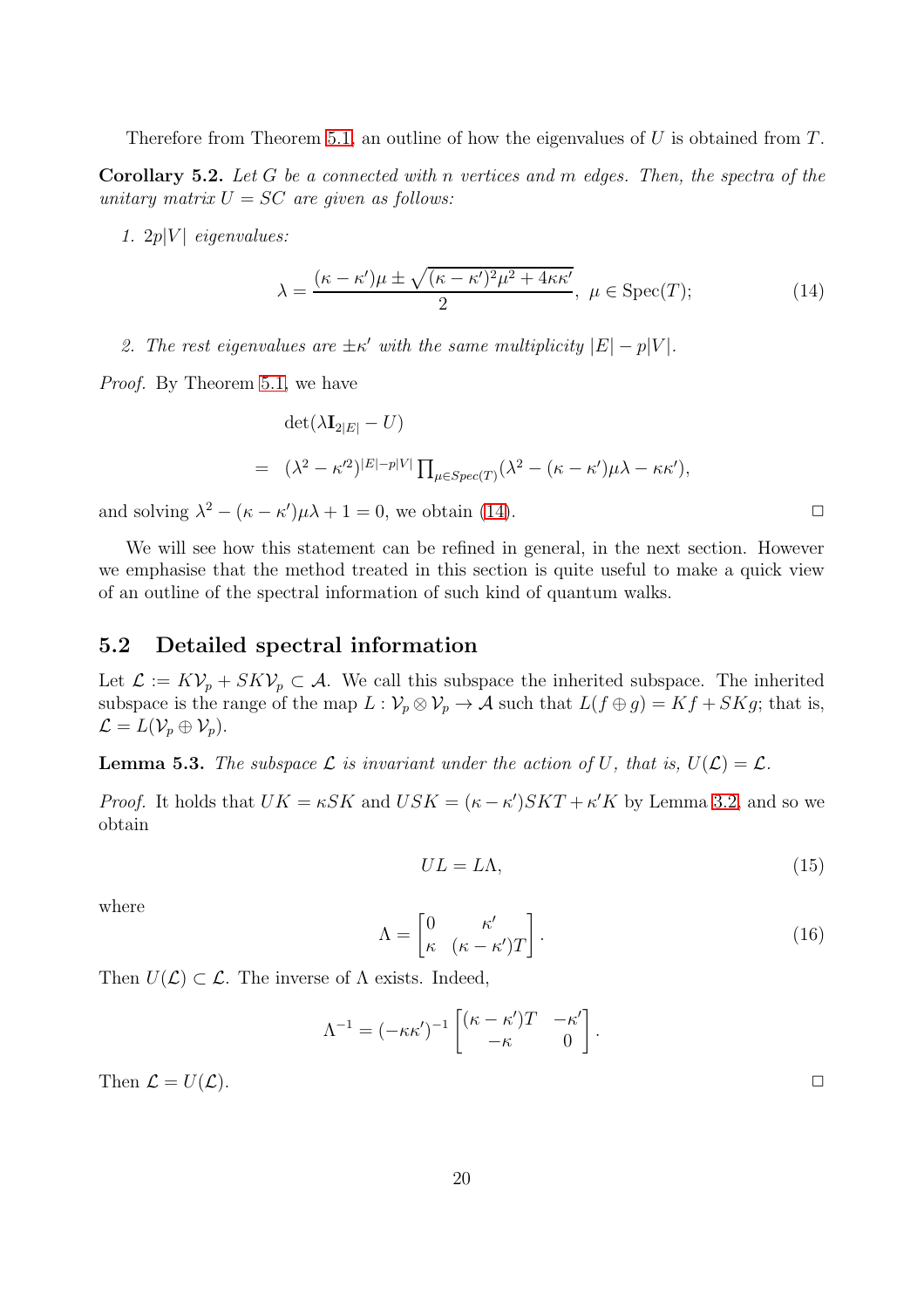In this subsection, we see that more detailed spectral information. For example, let us give an example of a refinement of Corollary [5.2](#page-19-2) as a consequence of this section. It is easy to check that the candidates of two eigenvalues are nominated from each eigenvalue  $\pm 1 \in \text{Spec}(T)$  from the one-to-two map [\(14\)](#page-19-1). Such candidates for  $+1$  (resp. -1) includes  $-κ'$  (resp. $-κ'$ ). As we will see, the candidates  $±κ'$  are rejected as the eigenvalue of  $U|_L$ unfortunately. However the rejected candidates are recovered as the eigenvalues of  $U|_{\mathcal{L}^{\perp}}$ . After all, Corollary [5.2](#page-19-2) can be refined by

- 1. 2p|V |  $-(m_+ + m_-)$  eigenvalues of  $U|\mathcal{L}$  are obtained from eigenvalues of T except  $\pm 1 \in$ Spec(T) by the one-to-two map [\(14\)](#page-19-1) (or equivalently [\(28\)](#page-22-1)). Here  $m_{\pm} := \dim \ker(\pm 1 -$ T). Due to such a singularity of  $\pm 1 \in \text{Spec}(T)$ , we have  $\pm \kappa' \notin \text{Spec}(U|\mathcal{L})$  when  $\kappa + \kappa' \neq 0.$
- 2. The eigenvalues of  $U|_{\mathcal{L}^{\perp}}$  are  $\kappa'$  and  $-\kappa'$  with  $|E|-p|V|+m_{\mp}$  multiplicities, respectively.

The following main result provides the information of eigenspace of U and shows how to map not only eigenvalues but also the eigenspace of T to the eigenspace  $U|\mathcal{L}$ . Note that if  $\kappa + \kappa' = 0$ , then the set of eliminated points  $\{\pm \kappa'\}$  overlaps with  $\{\pm \kappa\}$ . This is the reason that we need the case study in the following theorem.

<span id="page-20-0"></span>**Theorem 5.4.** Let G be a connected graph with n vertices and m edges,  $U = SC$  the evolution matrix of a coined quantum walk on G. Suppose that  $Spec(C_u) = {\kappa, \kappa'}$  with  $\kappa \neq \kappa'$ . Set  $1 \leq p \leq \delta(G)$ . Assume  $p = \dim \ker(\kappa - C_u)$  for any  $u \in V$ . Then we have

1.  $\kappa + \kappa' = 0$  case

$$
\ker(\lambda - U|\mathbf{L}) = \begin{cases} (1 + \kappa'^{-1}\lambda S)K \ker\left(\frac{\mathrm{Im}[(\kappa \kappa')^{-1/2}\lambda]}{\mathrm{Im}[(\kappa/\kappa')^{1/2}]} - T\right) & \colon \lambda \notin \{\pm \kappa'\}, \\ K \ker(\pm 1 + T) & \colon \lambda \in \{\pm \kappa'\}. \end{cases} \tag{17}
$$

2.  $\kappa + \kappa' \neq 0$  case

$$
\ker(\lambda - U|_{\mathcal{L}}) = (1 + \kappa'^{-1} \lambda S) K \ker\left(\frac{\operatorname{Im}[(\kappa \kappa')^{-1/2} \lambda]}{\operatorname{Im}[(\kappa/\kappa')^{1/2}]} - T\right). \tag{18}
$$

In particular,  $\ker(\pm \kappa' - U|\mathcal{L}) = 0$ .

On the other hand,  $Spec(U|_{\mathcal{L}^{\perp}}) = {\pm \kappa'}$  and

$$
\ker(\pm \kappa' - U|_{\mathcal{L}^\perp}) = \ker K^* \cap \ker(\pm 1 - S).
$$

Proof. First let us see

<span id="page-20-2"></span><span id="page-20-1"></span>
$$
\ker(L) = \ker(\kappa^2 - \Lambda^2). \tag{19}
$$

For any  $[f g]^\perp \in \text{ker } L$ , it holds  $Kf + SKg = 0$  which implies

$$
\begin{bmatrix} f \\ g \end{bmatrix} \in \ker \begin{bmatrix} 1 & T \\ T & 1 \end{bmatrix}
$$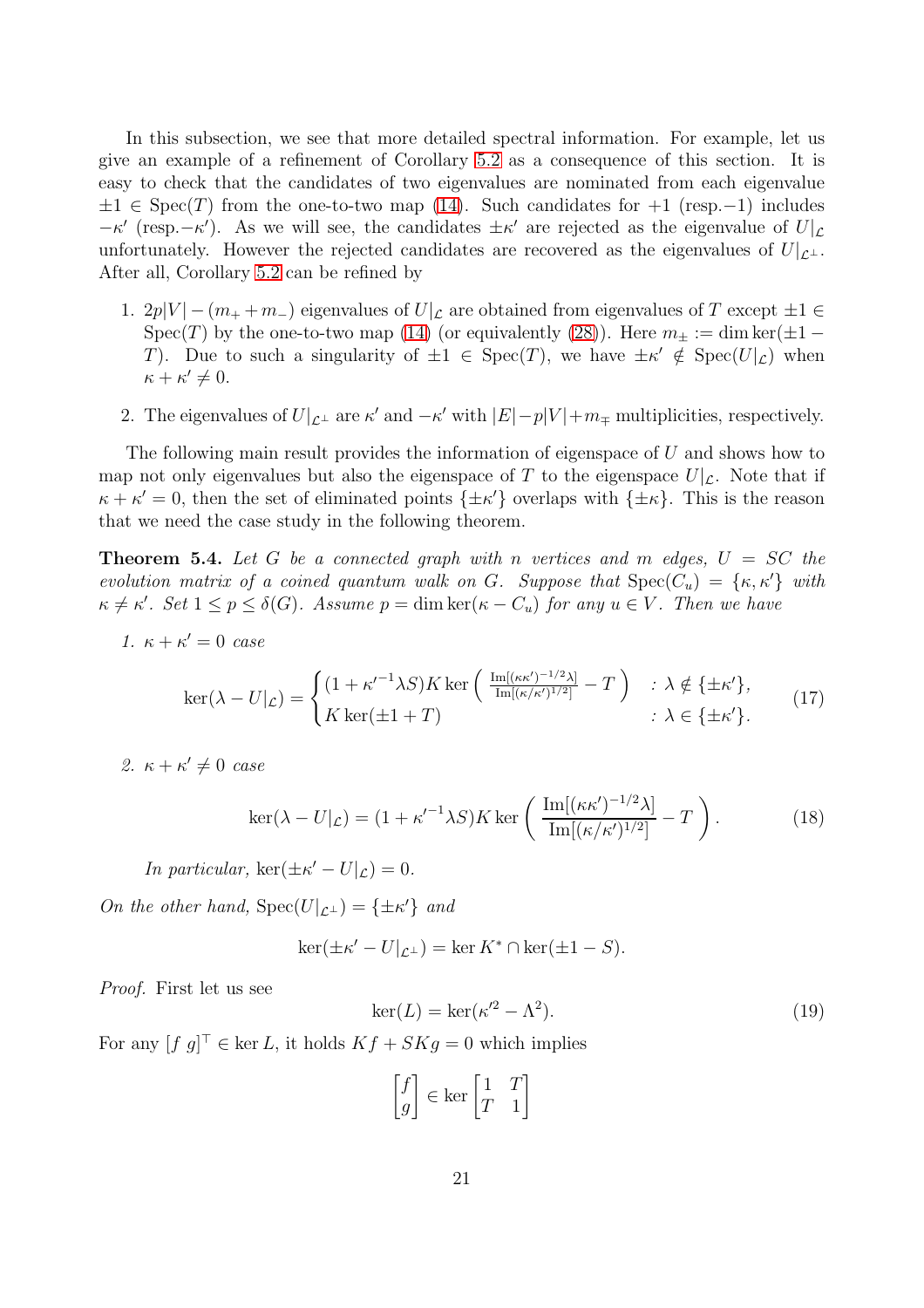by Lemma [3.2.](#page-7-0) On the other hand, conversely, if  $f + Tg = 0$  and  $Tf + g = 0$ , then

<span id="page-21-1"></span>
$$
K^*(Kf + SKg) = 0, \ K^*S(Kf + SKg) = 0,\tag{20}
$$

which implies  $Kf + SKg \in \mathcal{L} \cap \mathcal{L}^{\perp} = 0$ . Then we have

$$
\ker L = \ker \begin{bmatrix} 1 & T \\ T & 1 \end{bmatrix}.
$$

On the other hand, the Gaussian eliminations to  $\kappa'^2 - \Lambda^2$  using the expression of  $\Lambda$  in [\(16\)](#page-19-3) gives

$$
\ker(\kappa^2 - \Lambda^2) = \ker\begin{bmatrix} 1 & T \\ T & 1 \end{bmatrix}.
$$

Then we have ker  $L = \ker(\kappa'^2 - \Lambda^2)$ .

Secondly, let us consider the following eigenequation;  $U|_{\mathcal{L}}\psi = \lambda \psi$ . Since  $\psi \in \mathcal{L}$ , there exists  $\phi = [f \ g]$ <sup> $\perp$ </sup> such that  $\psi = L\phi$ . By [\(15\)](#page-19-4), we have

$$
U|_{\mathcal{L}}\psi = \lambda\psi \Leftrightarrow L(\lambda - \Lambda)\phi = 0, \ \phi \notin \ker L
$$
  

$$
\Leftrightarrow (\kappa'^2 - \Lambda^2)(\lambda - \Lambda)\phi = 0, \ \phi \notin \ker(\kappa'^2 - \Lambda^2). \tag{21}
$$

This equation is the starting point for the spectral analysis on  $U$ . In the following let us consider the case for  $\lambda \neq \pm \kappa'$ . Then [\(21\)](#page-21-0) is reduced to  $(\lambda - \Lambda)\phi = 0$ . Therefore  $\phi = [f \ g]^{\dagger}$ satisfies

$$
\begin{bmatrix} \lambda & -\kappa' \\ -\kappa & -(\kappa - \kappa')T + \lambda \end{bmatrix} \phi = 0 \Leftrightarrow \begin{bmatrix} \lambda & -\kappa' \\ 0 & \lambda^2 - (\kappa - \kappa')T\lambda - \kappa \kappa' \end{bmatrix} \phi = 0
$$

by the Gaussian elimination. We can deform  $\ker(-\lambda^2 + (\kappa - \kappa')T\lambda + \kappa\kappa')$  by

$$
\ker\left(\frac{\mathrm{Im}[(\kappa\kappa')^{-1/2}\lambda]}{\mathrm{Im}[(\kappa/\kappa')^{1/2}]} - T\right)
$$

Therefore,  $(\lambda - \Lambda)\phi = 0$  with  $\phi = [f \ g]^\top$  and  $\lambda \neq \pm \kappa'$  if and only if  $f = \kappa' \lambda^{-1} g$  and

$$
g \in \ker \left( \frac{\mathrm{Im}[(\kappa \kappa')^{-1/2} \lambda]}{\mathrm{Im}[(\kappa/\kappa')^{1/2}]} - T \right).
$$

This gives the proof for the cases of both  $\kappa + \kappa' = 0$  and  $\kappa + \kappa' \neq 0$  with  $\lambda \notin {\pm \kappa'}$ .

Thirdly, let us consider the case for  $\lambda = \pm \kappa'$ . In this case,  $\phi = [f \ g]^{\perp}$  must satisfy that

$$
(\pm \kappa' - \Lambda)^2 \phi = 0, \ker(\pm \kappa' - \Lambda)\phi \neq 0
$$
\n(22)

<span id="page-21-0"></span>.

by [\(21\)](#page-21-0). Direct computations of ker( $\pm \kappa' - \Lambda$ ) and ker( $\pm \kappa' - \Lambda$ )<sup>2</sup> from the explicit expression of  $\Lambda$  in [\(16\)](#page-19-3) lead to

$$
\ker(\pm \kappa' - \Lambda) = \left\{ \begin{bmatrix} f \\ \pm f \end{bmatrix} \middle| f \in \ker(\pm 1 + T) \right\}
$$
\n(23)

$$
\ker(\pm \kappa' - \Lambda)^2 = \begin{cases} \ker(\pm \kappa' - \Lambda) & : \kappa + \kappa' \neq 0, \\ \left\{ \begin{bmatrix} f \\ g \end{bmatrix} \middle| f, g \in \ker(\pm 1 + T) \right\} & : \kappa + \kappa' = 0. \end{cases}
$$
 (25)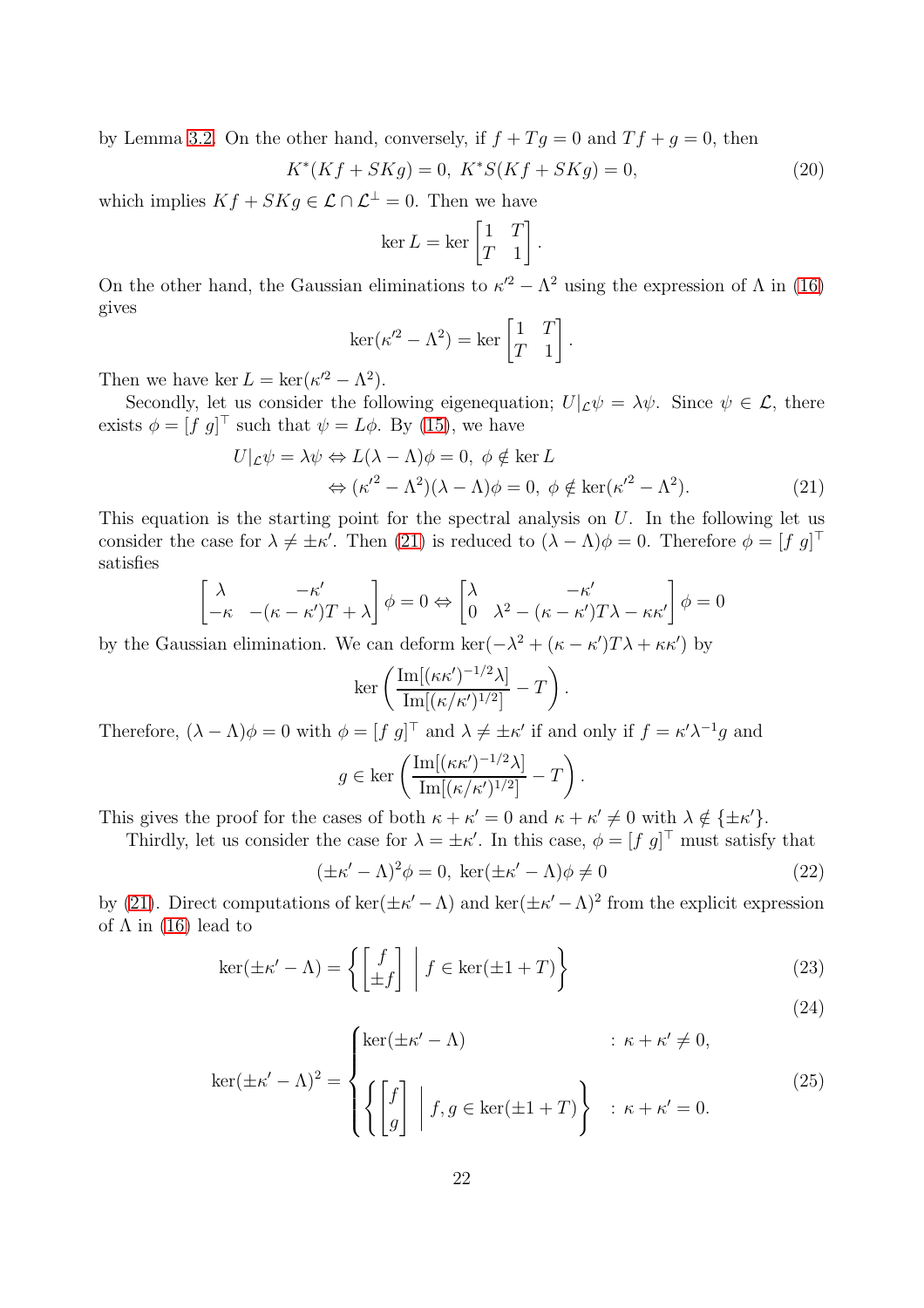For any  $f, g \in \ker(\pm 1 + T)$ , noting  $Kg \pm SKg = 0$  by [\(20\)](#page-21-1), we have

$$
L\begin{bmatrix} f \\ g \end{bmatrix} = Kf + SKg = K(f \mp g).
$$

Thus when  $\kappa + \kappa' = 0$ ,

$$
L(\ker(\pm \kappa' - \Lambda)^2 \setminus \ker(\pm \kappa' - \Lambda)) = K \ker(\pm 1 + T).
$$

On the other hand, when  $\kappa + \kappa' \neq 0$ , then

<span id="page-22-2"></span>
$$
\pm \kappa' \notin \operatorname{Spec}(U|\mathcal{L}).\tag{26}
$$

which completes the proof of the spectral of  $U|_{\mathcal{L}}$ .

Finally, let us consider the case for  $\psi \in \mathcal{L}^{\perp} = \text{ker}(K^*) \cap \text{ker}(K^*S)$ . It holds

$$
\ker(K^*) \cap \ker(1 \pm S) \subset \ker(K^*S)
$$

Then we have

$$
(\ker(K^*) \cap \ker(1 - S)) \oplus (\ker(K^*) \cap \ker(1 + S)) \subset \ker(K^*) \cap \ker(K^*S)
$$

On the other hand, since the inverse inclusion obviously holds, after all, we have

$$
(\ker(K^*) \cap \ker(1 - S)) \oplus (\ker(K^*) \cap \ker(1 + S)) = \ker(K^*) \cap \ker(K^*S) \tag{27}
$$

For any  $\psi \in \ker(K^*) \cap \ker(1-S)$ , we have

$$
U\psi = S((\kappa - \kappa')KK^* + \kappa')\psi = \kappa'S\psi = \kappa'\psi,
$$

while for any  $\psi \in \ker(K^*) \cap \ker(1+S)$ , we have

$$
U\psi = S((\kappa - \kappa')KK^* + \kappa')\psi = \kappa'S\psi = -\kappa'\psi.
$$

Thus  $Spec(U|_{\mathcal{L}^{\perp}}) = {\pm \kappa'}$  and  $ker(\pm \kappa' - U|_{\mathcal{L}^{\perp}}) = ker(\pm 1 - S)$ . Then we obtained all of the desired conclusion.  $\Box$ 

<span id="page-22-0"></span>Corollary 5.5. (Spectral map) Let  $\kappa = e^{i\xi}$ ,  $\kappa' = e^{i\eta}$  and  $\lambda = e^{i\phi} \in \text{Spec}(U|\mathcal{L})$ . Then from Theorem [5.4,](#page-20-0) if  $\mu \in \text{Spec}(T)$ , then the following relation holds.

<span id="page-22-1"></span>
$$
\sin[\phi - (\xi + \eta)/2] = \mu \sin[(\xi - \eta)/2].\tag{28}
$$

The geometric relation to show how the eigenvalues of  $T$  is lifted up to the eigenvalues of  $U|_{\mathcal{L}}$  is depicted by Figure [1.](#page-26-0)

<span id="page-22-3"></span>Remark 5.6. If  $\lambda = \pm \kappa$ ,

$$
\ker\left(\frac{\mathrm{Im}[(\kappa\kappa')^{-1/2}\lambda]}{\mathrm{Im}[(\kappa/\kappa')^{1/2}]} - T\right) = \ker(\pm 1 - T),
$$

while  $\lambda = \pm \kappa',$ 

$$
\ker\left(\frac{\mathrm{Im}[(\kappa\kappa')^{-1/2}\lambda]}{\mathrm{Im}[(\kappa/\kappa')^{1/2}]} - T\right) = \ker(\mp 1 - T).
$$

By [\(26\)](#page-22-2), when  $\kappa + \kappa' \neq 0$ , the eigenvalue  $\pm 1$  of T is lifted up to the eigenvalues of  $U|_{\mathcal{L}}$  as not  $\pm \kappa'$  but  $\pm \kappa$ . The eigenvector of T for  $\pm 1$  is mapped by  $(1 \pm \kappa' \kappa S)$ . See also Figure [1.](#page-26-0)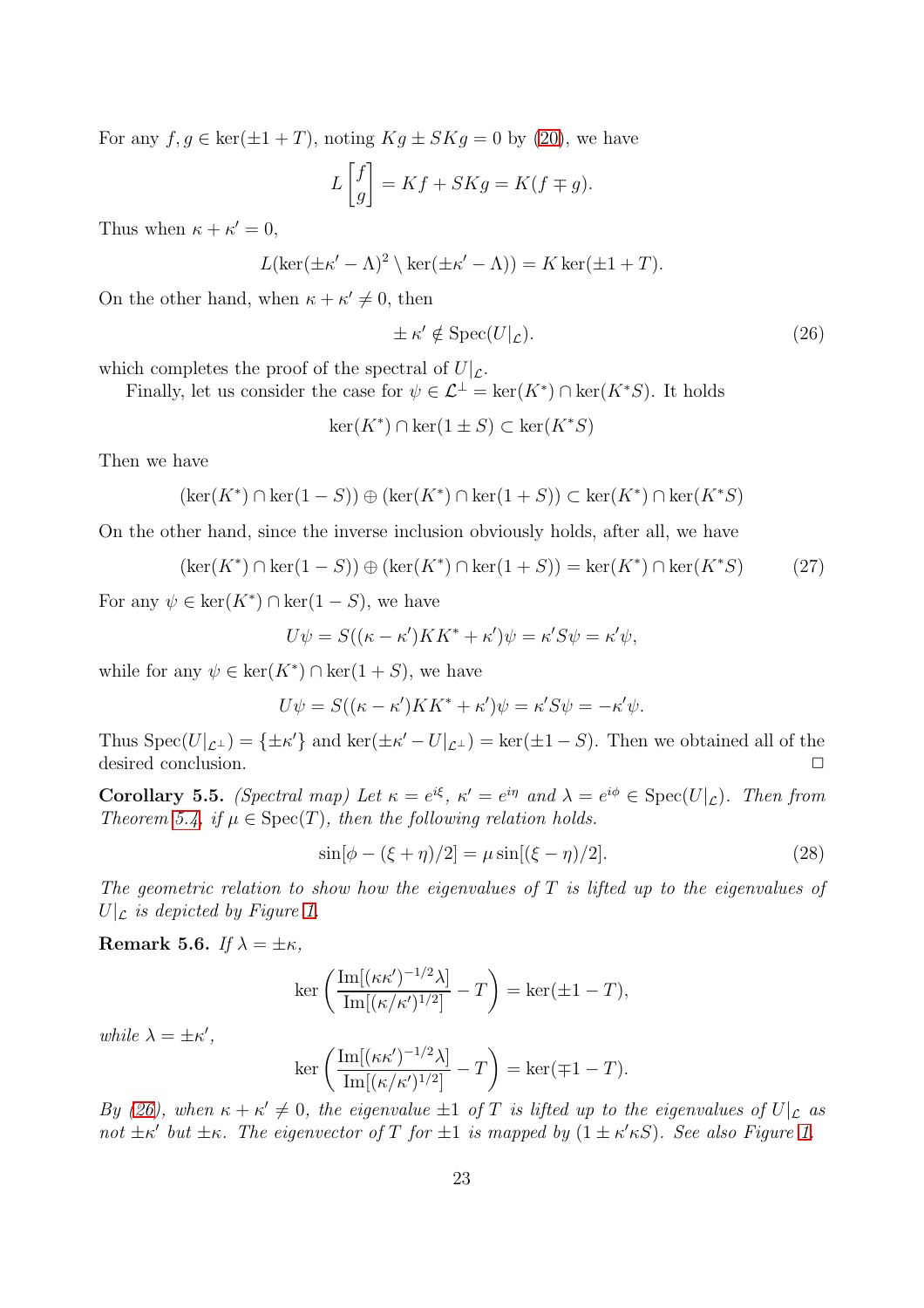Let  $\mathcal{O} := K\mathcal{V}_p$  and  $\mathcal{T} := SK\mathcal{V}_p$ . Then  $\mathcal{L} = \mathcal{O} + \mathcal{T}$ . We obtain the information of the dimensions as follows.

<span id="page-23-0"></span>**Corollary 5.7.** (Dimension analysis) Let  $m_+$  be the dimensions of ker( $\pm 1 - T$ ). Then we have

- 1. dim $(\mathcal{O} + \mathcal{T}) = \dim \mathcal{L} = 2p|V| (m_+ + m_-);$
- 2. dim $(\mathcal{O} \cap \mathcal{T}) = m_+ + m_-;$
- 3.  $\dim(\mathcal{O} + \mathcal{T})^{\perp} = 2|E| 2p|V| + m_{+} + m_{-}$ ; moreover  $(\mathcal{O} + \mathcal{T})^{\perp} = \ker(\kappa' U|_{\mathcal{L}^{\perp}}) \oplus$  $\ker(-\kappa'-U|_{\mathcal{L}^\perp})$  and

$$
\dim(\ker(\pm \kappa' - U|_{\mathcal{L}^\perp})) = |E| - p|V| + m_{\mp}.
$$

**Remark 5.8.** Since dim( $\text{ker}(\pm \kappa' - U|_{\mathcal{L}^{\perp}}) \geq 0$ , then

$$
m_{\pm} \ge p|V| - |E|
$$

by part (iii) of Corollary [5.7.](#page-23-0)

Now we give the proof of Corollary [5.7.](#page-23-0)

#### Proof of part 1.

An eigenvalue of T and its corresponding eigenvalues of  $U|\mathcal{L}$  mapped by [\(28\)](#page-22-1) are one-totwo correspondence except  $\pm 1 \in \ker(\pm 1 - T)$ . The eingenvalues  $\pm 1 \in \ker(\pm 1 - T)$  and its corresponding eigenvalues of  $U|_{\mathcal{L}}$  are one-to-one by Remark [5.6.](#page-22-3) Then since T is a self adjoint operator, we have

$$
\dim \mathcal{L} = 2 \dim \mathcal{V}_p - (m_+ + m_-) = 2 = 2p|V| - (m_+ + m_-).
$$

#### Proof of part 2.

The dimension of  $\mathcal L$  can be computed by the other way as follows:

$$
\dim \mathcal{L} = \dim(K\mathcal{V}_p) + \dim(SK\mathcal{V}_p) - \dim(K\mathcal{V}_p \cap SK\mathcal{V}_p)
$$
  
= 2p|V| - \dim(K\mathcal{V}\_p \cap SK\mathcal{V}\_p)  
= 2p|V| - (m\_+ + m\_-).

Here the second equality derives from that K is an injection because of  $K^*K = I$  in the statement of Lemma [3.2](#page-7-0) and the third equality is obtained by part (i) of Corollary [5.7.](#page-23-0) Then we obtain the desired conclusion.  $\Box$ 

#### Proof of part 3.

First let us consider the relation between two eigenvalues  $\lambda_{\mu}^{(1)}$  and  $\lambda_{\mu}^{(2)}$  of  $U|_L$  obtained by  $\mu \in \text{Spec}(T)$  the eigenvalue. From [\(28\)](#page-22-1), the eigenvalues  $\lambda_{\mu}^{(1,2)}$  are the solution of

<span id="page-23-1"></span>
$$
\lambda^2 - (\kappa - \kappa)\mu\lambda - \kappa\kappa' = 0. \tag{29}
$$

 $\Box$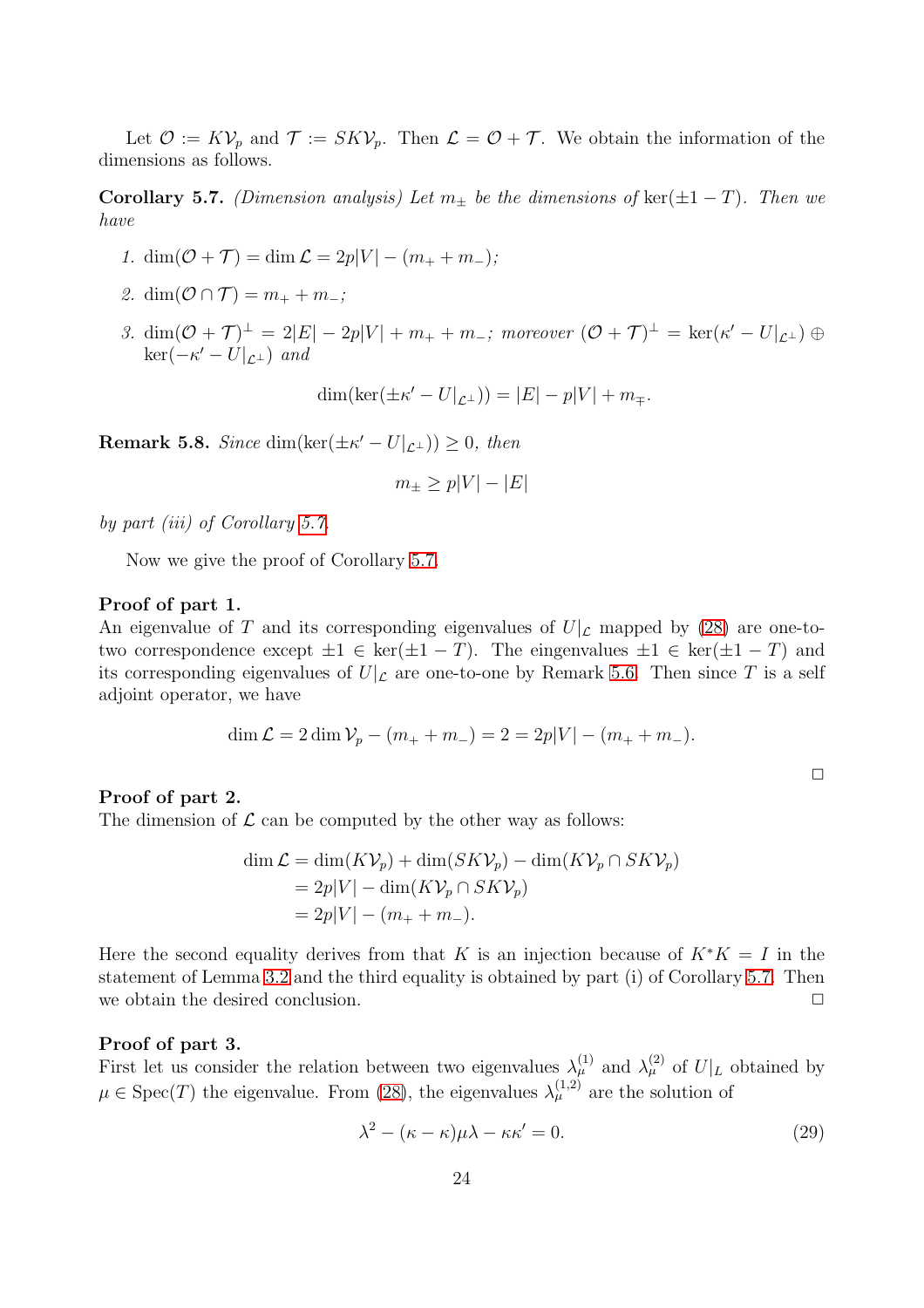Then we have

$$
\lambda_{\mu}^{(1)}\lambda_{\mu}^{(2)} = -\kappa\kappa'.\tag{30}
$$

Note that there exists  $\mu \in [-1, 1]$  such that  $\lambda_{\mu}^{(1)} = \lambda_{\mu}^{(2)}$  only if  $\kappa + \kappa' = 0$ . Let us consider the case for  $\kappa + \kappa' \neq 0$  first. Assume  $\mu \notin {\pm 1}$ . This is equivalent to

$$
\lambda_{\mu}^{(1,2)} \notin \{\pm \kappa, \pm \kappa'\}\tag{31}
$$

by [\(29\)](#page-23-1). Let  $g \in \ker(\mu - T)$ . Then the eigenvectors lifted up to the ones of  $U|_{\mathcal{L}}$  are

$$
\psi_1 = (1 + \kappa'^{-1} \lambda^{(1)}_\mu S) K g
$$
 and  $\psi_2 = (1 + \kappa'^{-1} \lambda^{(2)}_\mu S) K g$ .

by Theorem [5.4.](#page-20-0) The subspace inherited by  $\ker(\mu - T)$  is denoted by

$$
\mathcal{L}_{\mu} := (1 + \kappa^{-1} \lambda_m u^{(1)} S) K \ker(\mu - T).
$$

We find a linear combination of  $\phi_1$  and  $\phi_2$  so that

$$
\varphi_g = x\psi_1 + y\psi_2 \in \ker(1 - S)
$$

with  $x, y \neq 0$ . Indeed, if  $x = \kappa'^{-1}\lambda^{(2)}_{\mu} - 1$  and  $y = -\kappa'^{-1}\lambda^{(1)}_{\mu} + 1$ , then  $\varphi_g = \kappa'^{-1}(\lambda^{(2)}_{\mu} \lambda_{\mu}^{(1)}$  $(1 + S)Kg$ , which is  $\varphi_g \in \text{ker}(1 - S)$ . In the same way,

$$
\varphi'_g = x'\psi_1 + y'\psi_2 \in \ker(1+S)
$$

with  $x', y' \neq 0$ , where  $x = \kappa'^{-1}\lambda_{\mu}^{(2)} + 1$  and  $y = -(\kappa'^{-1}\lambda_{\mu}^{(1)} + 1)$ . Let  $\{g_1, g_2, \ldots, g_s\}$  be CONS of ker $(\mu - T)$ . Then  $\langle \varphi_{g_i}, \varphi_{g_j} \rangle = \langle \varphi'_{g_i}, \varphi'_{g_j} \rangle = 0$  if  $i \neq j$ . This means  $\mathcal{L}_{\mu} \cap \text{ker}(1 - S) =$  $\text{span}(\varphi_{g_j})_{j=1}^s$  and  $\mathcal{L}_{\mu} \cap \text{ker}(1+S) = \text{span}(\varphi'_{g_j})_{j=1}^s$ . Then we have

<span id="page-24-0"></span>
$$
\dim(\mathcal{L}_{\mu} \cap \ker(\pm 1 - S)) = \dim(\mu - T)
$$
\n(32)

if  $\mu \neq \pm 1$ . In the next, let us consider  $\mu \in \{\pm 1\}$ . By [\(29\)](#page-23-1), we have

$$
\{\lambda_{\mu}^{(1)}, \lambda_{\mu}^{(2)}\} = \begin{cases} {\{\kappa, -\kappa'\}} & ; \ \mu = 1, \\ {\{-\kappa, \kappa'\}} & ; \ \mu = -1. \end{cases}
$$

Note that by Remark [5.6,](#page-22-3) the values  $\pm \kappa'$  must be omitted as the eigenvalues of  $U|\mathcal{L}$ . So if  $\mu = 1$ , then the eigenvector which can be lifted up to the eigenvector of  $U|_{\mathcal{L}}$  from  $\varphi = g \in$  $\ker(1-T)$  is only  $(1 + \kappa \kappa' S)Kq$ . Let us see when  $q \in \ker(1-T)$ ,  $Kq = SKq$ : it holds that

$$
g \in \ker(1 - T) \Rightarrow K^* S K g - g = 0
$$
  
\n
$$
\Rightarrow K^* (S K g - K g) = 0, \quad K^* S (K g - S K g) = 0
$$
  
\n
$$
\Rightarrow S K g - K g \in \mathcal{L} \cap \mathcal{L}^{\perp} = \{0\}.
$$

Then we have  $Kg \in \text{ker}(1-S)$ , that is,  $(1+S)/2 Kg = Kg$ . Therefore

$$
\varphi = (1 + \kappa'^{-1}KS)Kg = (1 + \kappa'^{-1}KS)\frac{1+S}{2}Kg
$$
  
= 
$$
\frac{1 + \kappa'^{-1}\kappa}{2}(1+S)Kg \in \ker(1-S).
$$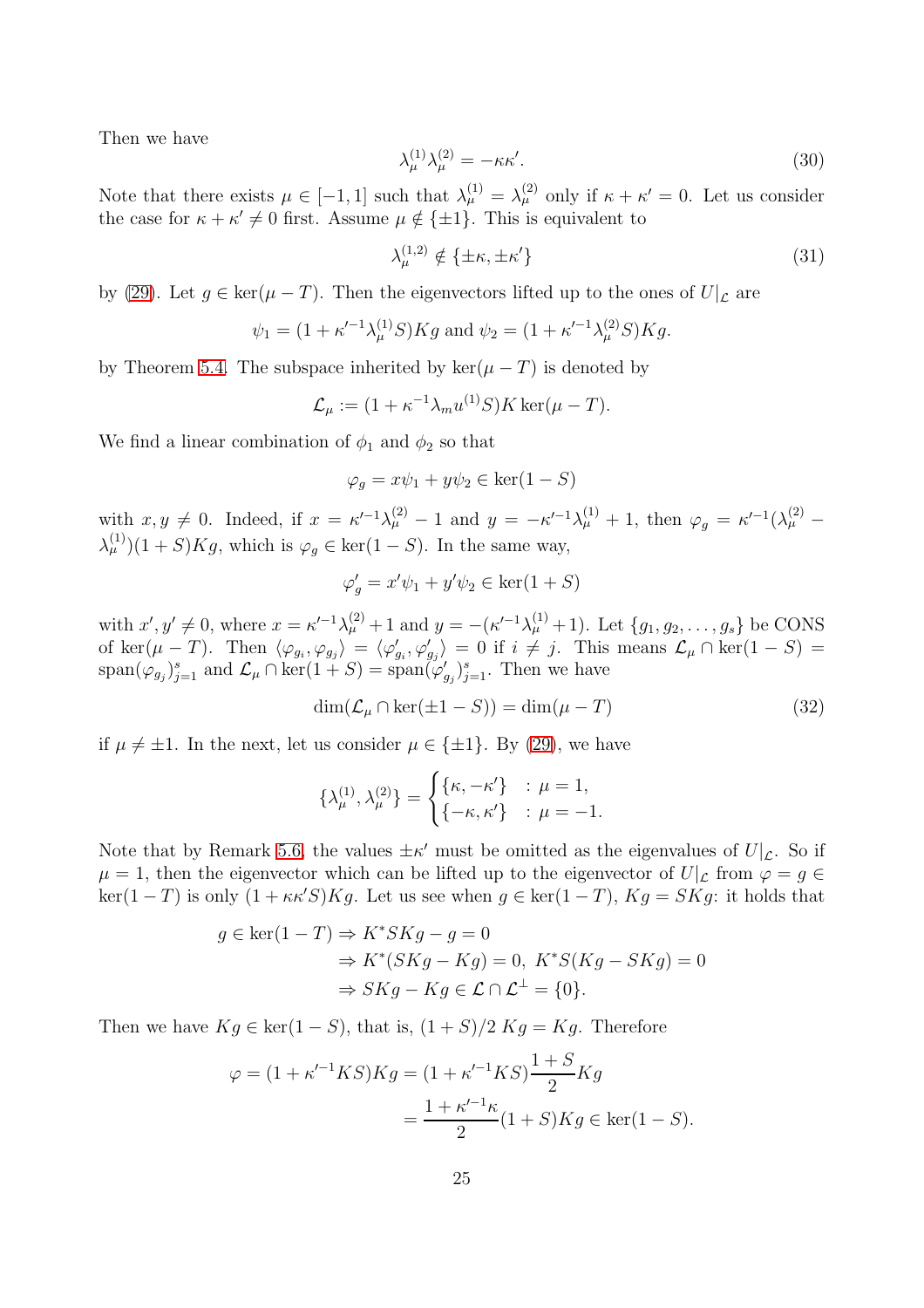This implies

$$
\dim \Lambda_1 = \dim \Lambda_1 \cap \ker(1 - S) = \dim \ker(1 - T) = m_+, \tag{33}
$$

<span id="page-25-2"></span><span id="page-25-1"></span>
$$
\dim \Lambda_1 \cap \ker(1+S) = 0. \tag{34}
$$

In the same way for  $\mu = -1$ , we have

$$
\dim \Lambda_{-1} = \dim \Lambda_{-1} \cap \ker(1+S) = \dim \ker(-1-T) = m_-, \tag{35}
$$

<span id="page-25-4"></span><span id="page-25-3"></span>
$$
\dim \Lambda_1 \cap \ker(1+S) = 0. \tag{36}
$$

All up together with  $(32)$ ,  $(33)$ ,  $(34)$  and  $(35)$ ,  $(36)$ , we finally obtain

$$
\dim(\mathcal{L} \cap \ker(1 - S)) = \sum_{\mu \in \text{Spec}(T)} \dim(\mathcal{L}_{\mu} \cap \ker(1 - S))
$$

$$
= \sum_{\mu \in \text{Spec}(T) \setminus \{-1\}} \dim(\ker(\mu - T))
$$

$$
= p|V| - m.
$$
(37)

$$
\dim(\mathcal{L} \cap \ker(1 - S)) = p|V| - m_+.
$$
\n(38)

Therefore

$$
\dim(\mathcal{L}^{\perp} \cap \ker(1 - S)) = \dim \ker(1 - S) - (p|V| - m_{-}) = |E| - p|V| + m_{-},
$$
  

$$
\dim(\mathcal{L}^{\perp} \cap \ker(1 + S)) = \dim \ker(1 + S) - (p|V| - m_{+}) = |E| - p|V| + m_{+}.
$$

The case for  $\kappa + \kappa' = 0$  can be proved by almost the same arguments.

### <span id="page-25-0"></span>5.3 Twisted quantum walk

Let us put a one form  $\theta : A \to \mathbb{R}$  such that  $\theta(\bar{a}) = -\theta(a)$ . We define the twisted shift operator  $S_{\theta}$  on  $\ell^2(A)$  by  $(S_{\theta}\psi)(a) = e^{i\theta(a)}\psi(\bar{a})$ . When  $\theta = 0$ , the usual flip flop shift operator is reproduced. We consider the quantum walk by  $U_{\theta} = S_{\theta}C$ . This quantum walk with such a one form  $\theta$  is useful to observe the spectral information on the crystal lattices. It is easy to check that the properties of the shift operator  $S$  which are used all the proofs in this section are only (i)  $Spec(S) = \{\pm 1\}$  and (ii) S is a unitary operator. An operator satisfying (i) and (ii) is called an involution. In particular, we used the fact that the square of an involution operator becomes the identity operator. Since the operator  $S_{\theta}$  is still an involution for any θ, it is easy to check that all the results on this section holds just changing  $S \to S_{\theta}$  and  $T \to T_{\theta} := KS_{\theta} K^*$ . We give an example of an application of this fact in Section [4](#page-8-0) for the  $\mathbb{Z}^d$  lattice.

## 6 Summary and future's work

We considered coined quantum walks on graphs whose local coins  $C<sub>u</sub>$  satisfy

1. Spec $(C_u) = {\kappa, \kappa'}$   $(\kappa \neq \kappa'),$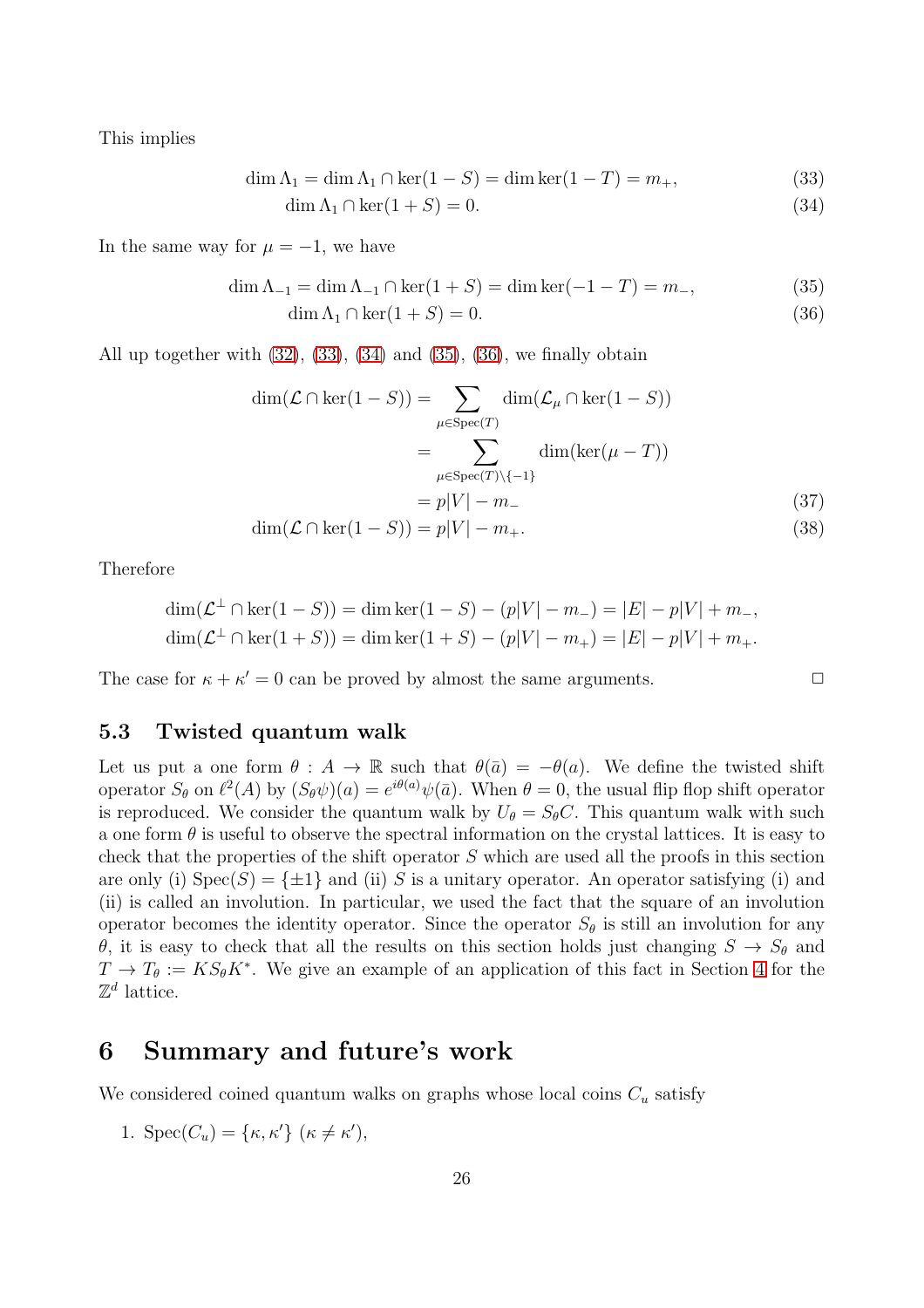2. dim(ker $(\kappa - C_u)$ ) = p,

where  $1 \leq p \leq \delta(G)$ . Here if  $p = 1$  and  $\kappa = 1$ ,  $\kappa' = -1$ , then the walk recovers a Szegedy walk. We showed that the time evolution operator  $U$  is spectral decomposed into  $U = U|_{\mathcal{L}} \oplus U|_{\mathcal{L}^{\perp}}$ . We fined the self adjoint operator T on  $\ell^2(V; \mathbb{C}^p)$  whose eigenvalues are lifted up as the eigenvalues and the eigenspace of  $U|\mathcal{L}$  by the one-to-two mapping [\(28\)](#page-22-1) except  $\pm 1 \in \text{Spec}(T)$ . We also showed how the eigenspace of  $U|_{\mathcal{L}}$  are obtained from the eigenspace of T by [\(17\)](#page-20-1), [\(18\)](#page-20-2). We clarified that the values  $\pm \kappa$  and  $\pm \kappa'$  are nominated as the eigenvalues of  $U|\mathcal{L}$  by the mapping [\(28\)](#page-22-1), while  $\{\pm \kappa'\}$  are not selected as the eigenvalues of  $U|\mathcal{L}$ . But the rejected values  $\pm \kappa'$  by the selection of the Spec $(U|\mathcal{L})$  recovers as the eigenvalues of  $U|\mathcal{L}^{\perp}$ . Thus totally the eigenpolynomial [\(14\)](#page-19-1) holds.

After all, interestingly, we confirmed that the spectral structure on this class of quantum walks essentially keeps the spectral structure in the case of  $p = 1$ . Only the difference is the shape of the discriminant operator T. In our setting, the domain of T is  $\ell^2(V; \mathbb{C}^p)$ . We gave examples for  $\mathbb{Z}^d$  with the moving shift. The discriminant operator T can be regarded as an extension of the double stochastic matrix with some condition. In any case, the problem can be reduced to the study on T. If  $p = 1$ , then the problem is reduced that of the random walk and we can use well developed facts on random walks if T is reversible, while  $p \geq 2$ , the reduced "walk" has an internal degree of freedom  $p$  and it seems that there are small insights into  $T$  comparing with the random walks with the huge insights in the present stage. Therefore exploring study on  $T$  is one of the interesting future's problems.



<span id="page-26-0"></span>Figure 1: The way of the mapping from  $Spec(T)$  to  $Spec(U_{\mathcal{L}})$ : The left figure shows how each eigenvalue of T;  $\mu$ , is mapped on the unit circle as  $e^{\phi}e^{-(\xi-\eta)/2}$ , where  $e^{i\phi}$  is the eigenvalue of  $U|\mathcal{L}, e^{i\xi} = \kappa$  and  $e^{i\eta} = \kappa'$ . Each eigenvalue of T except  $\pm 1$  are mapped to two points of the unit circle, and each eigenvalue of  $\pm 1$  is mapped to only one points. The right figure is obtained by the  $(\xi + \eta)/2$  rotation of the left figure, and this shows the region including the support of the eigenvalues of  $U|\mathcal{L}$ . The white two points on the unit circle, which represents the blanks as the support of the Spec(U|c), are filled by the eigenvalues of  $\mathcal{U}|_{\mathcal{L}^{\perp}}$  with the multiplicities  $|E| - p|V| + m_{\pm}$ .

Acknowledgments: E.S. acknowledges financial supports from the Grant-in-Aid of Scientific Research (C) Japan Society for the Promotion of Science (Grant No. 19K03616) and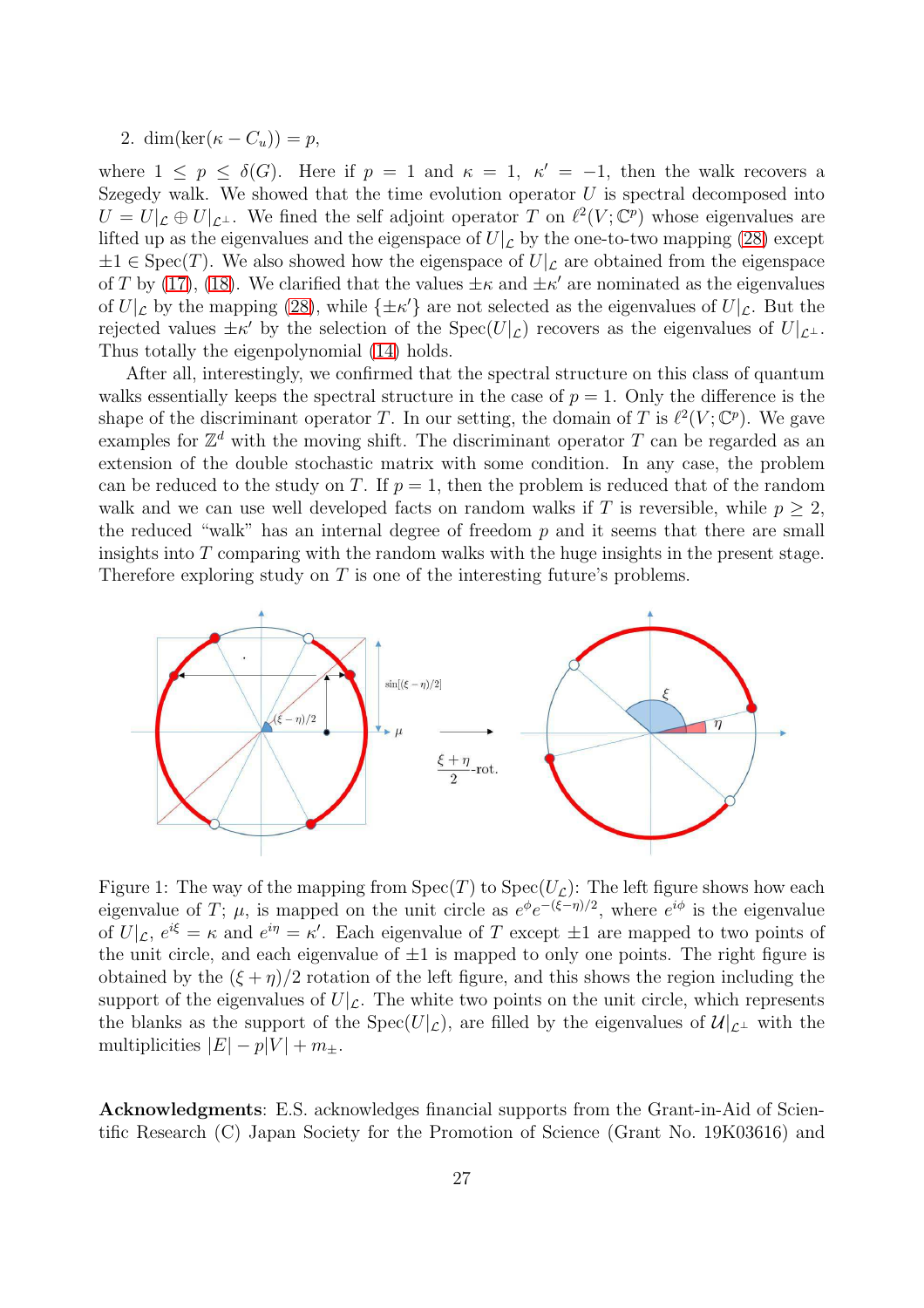Research Origin for Dressed Photon. Y.S. thanks the financial supports from JSPS KAK-ENHI (Grant No. 19H05156) and JST PRESTO (Grant No. JPMJPR20M4).

# <span id="page-27-0"></span>References

- <span id="page-27-1"></span>[1] M. Szegedy, Quantum speed-up of Markov chain based algorithms, In Proceedings of the 45th Symposium on Foundations of Computer Science, pp.32–41 (2004).
- [2] K. Matsue, O. Ogurisu and E. Segawa, A note on the spectral mapping theorem of quantum walk models Interdisciplinary Information Sciences 23 (2017) pp.105-114.
- <span id="page-27-3"></span><span id="page-27-2"></span>[3] Yu. Higuchi, R. Portugal, I. Sato, E. Segawa, Eigenbasis of the evolution operator of 2 tessellable quantum walks, Linear Algebra and its Applications 583 (2019) pp.257–281.
- <span id="page-27-11"></span>[4] D. Emms, R. E. Hancock, S. Severini, C. R. Wilson, R. C, A matrix representation of graphs and its spectrum as a graph invariant. Electr. J. Combin. 13 (2006) R34.
- [5] Y. Ide, N. Konno, E. Segawa, Eigenvalues of quantum walk induced by recurrence properties of the underlying birth and death process: application to computation of an edge state, Quantum Information and Processing 20 (160) (2021).
- <span id="page-27-4"></span>[6] N. Konno and I. Sato, On the relation between quantum walks and zeta functions, Quantum Inform. Process. 11 (2012) pp.341-349.
- <span id="page-27-14"></span><span id="page-27-5"></span>[7] Yu, Higuchi, N. Konno, I. Sato and E. Segawa, A remark on zeta functions of finite graphs via quantum walks Pacific journal of mathematics for industry 6 (2014) pp.73-80.
- <span id="page-27-12"></span>[8] T. Komatsu, N. Konno, I. Sato, Walk/Zeta correspondence, [arXiv:2104.10287,](http://arxiv.org/abs/2104.10287)
- [9] N. Konno, S. Takahashi, On the support of the Grover walk on higher-dimensional lattices, Yokohama Mathematical Journal 66 (2021) pp.80–94.
- <span id="page-27-6"></span>[10] N. Konno, I. Sato and E. Segawa, Phase measurement of quantum walks: application to structure theorem of the positive support of the Grover walk, The Electric Journal of Combinatorics P2.26 (2019).
- <span id="page-27-8"></span><span id="page-27-7"></span>[11] R. Portugal, Quantum Walks and Search Algorithms, Springer, (2018).
- [12] Yu. Higuchi, N. Konno, I. Sato and E. Segawa, Periodicity of the discrete-time quantum walk on a finite graph, Interdisciplinary Information Sciences 23 (2017) pp.75-86.
- <span id="page-27-13"></span>[13] J. Mareš, J. Novotný, I. Jex, Percolated quantum walks with a general shift operator: From trapping to transport, Phys. Rev. A 99 (2019) 042129.
- <span id="page-27-10"></span><span id="page-27-9"></span>[14] Y. Yoshie, Graphs and Combinatorics 35 (2019) pp. 1305–1321, Periodicities of Grover Walks on Distance-Regular Graphs
- [15] A. Chan, H. Zhan, Pretty good state transfer in discrete-time quantum walks, [arXiv:2105.03762.](http://arxiv.org/abs/2105.03762)
- [16] A. Ambainis, Quantum walks and their algorithmic applications. Int. J. Quantum Inf. 1 (2003) pp.507–518.